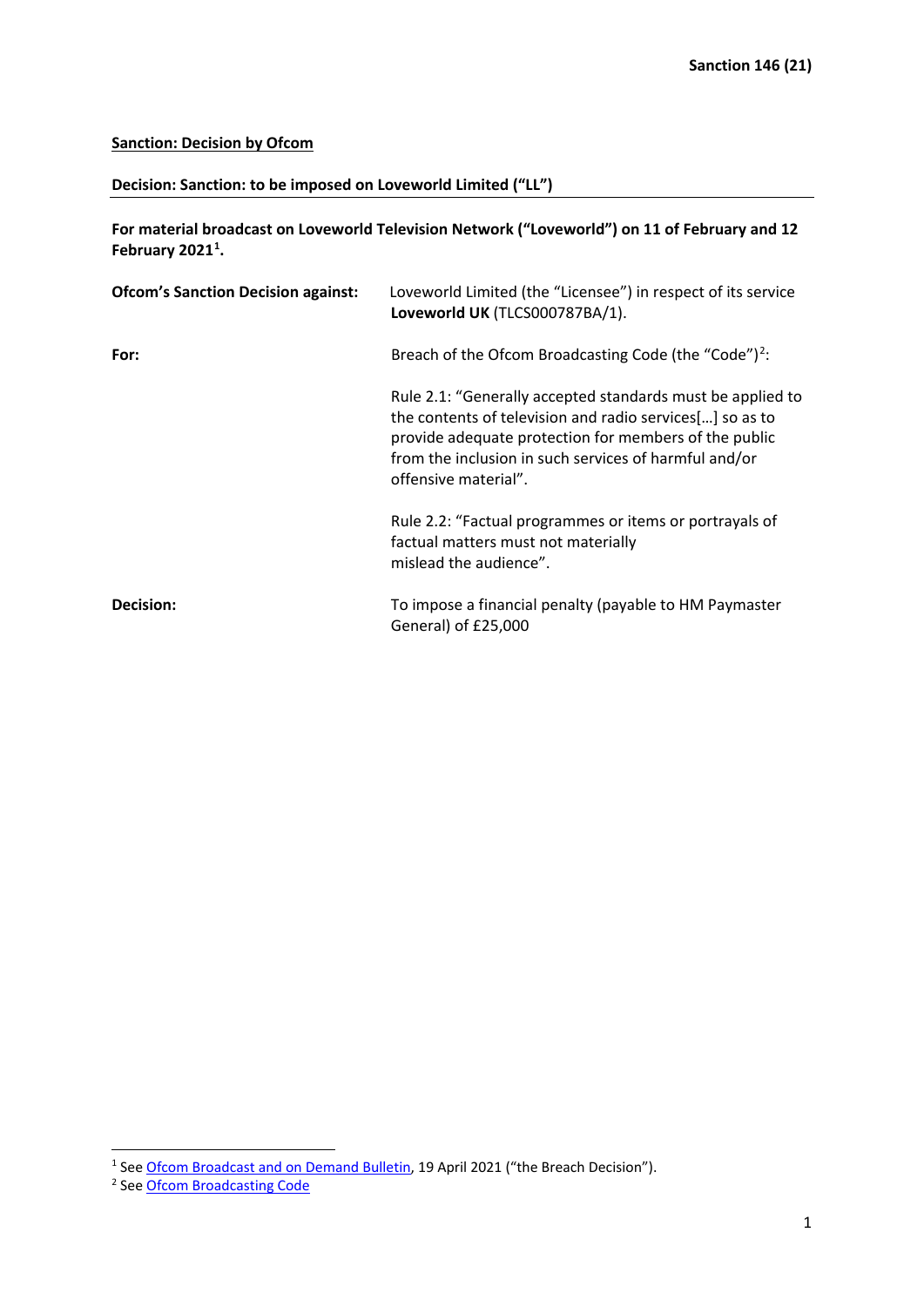## **Executive Summary**

- 1. Loveworld is a religious television channel broadcast on satellite providing a service in the UK from an Evangelical Christian denomination with a global network of churches<sup>[3](#page-1-0)</sup>. The Licence for the Loveworld service is held by Loveworld Limited ("LL" or "the Licensee").
- 2. On 11 February 2021 at 17:00 and 12 February 2021 at 11:00, the licensee broadcast two episodes of the programme called *Full Disclosure* which were each one-hour long.
- 3. *Full Disclosure* is a current affairs programme featuring two presenters discussing topical news stories.

### **The Breach Decision**

- 4. In Ofcom's Decision ("the Breach Decision") published on 19 April 2021 in Issue 424 of the Broadcast and On Demand Bulletin<sup>[4](#page-1-1)</sup>, Ofcom found, following monitoring, that the programmes contained materially misleading statements about the Coronavirus pandemic and vaccine rollout, and that these statements had the potential to cause significant harm without providing adequate protection to viewers, in breach of Rules 2.1 and 2.2 of the Code.
- 5. The Breach Decision sets out specifically the broadcast material that was in breach, along with reasoning as to why the material had breached the applicable rules of the Code.
- 6. Ofcom is prioritising cases relating to the Coronavirus which could cause potential harm to audiences. As set out in our published guidance for broadcasters<sup>[5](#page-1-2)</sup>, this could include: health claims related to the virus which may be harmful; medical advice which may be harmful; and inaccuracy or material misleadingness in programmes in relation to the virus or public policy regarding it.
- 7. Given this prioritisation we informed LL that we considered it was appropriate for us to depart from our normal published procedures to expedite the investigation. When we concluded our investigation, given the serious nature of the breaches in this case, and in order to remedy the potential harm caused as quickly as possible, Ofcom directed the Licensee to broadcast a summary of Ofcom's Decision on 29 April at 11:00 and on 30 April at 11:00.
- 8. Ofcom put the Licensee on notice that it considered these breaches to be serious and would be considering whether to impose any further sanction in addition to the Direction. An Ofcom Sanctions Panel decided that, given the severity of the breaches and the Licensee's recent compliance history, it would be appropriate to consider the imposition of a further sanction. This document sets out Ofcom's Decision for the consideration of a further sanction.

# **The Sanction Decision**

- 9. In accordance with Ofcom's Procedures for the consideration of statutory sanctions in breaches of broadcast licences (the "Sanctions Procedures"<sup>[6](#page-1-3)</sup>), Ofcom considered whether the Code breach was serious, deliberate, reckless or repeated so as to warrant the imposition of a further sanction on the Licensee in this case.
- 10. This paper sets out Ofcom's Decision on the type and level of sanction to be imposed on the Licensee, taking into account all the relevant material in this case and Ofcom's Penalty Guidelines<sup>[7](#page-1-4)</sup>.

<span id="page-1-0"></span><sup>&</sup>lt;sup>3</sup> The Christian denomination, Loveworld Incorporated (also known as Christ Embassy) was founded by Pastor Chris Oyakhilome who is also its president. It runs seven television channels globally.

<span id="page-1-1"></span><sup>4</sup> See footnote 1.

<span id="page-1-2"></span><sup>5</sup> See [Broadcast standards during the coronavirus pandemic](https://www.ofcom.org.uk/tv-radio-and-on-demand/information-for-industry/guidance/broadcast-standards-and-coronavirus)

<span id="page-1-3"></span><sup>6</sup> See Ofcom's [Sanctions Procedures.](https://www.ofcom.org.uk/__data/assets/pdf_file/0030/71967/Procedures_for_consideration.pdf)

<span id="page-1-4"></span><sup>7</sup> See footnote 3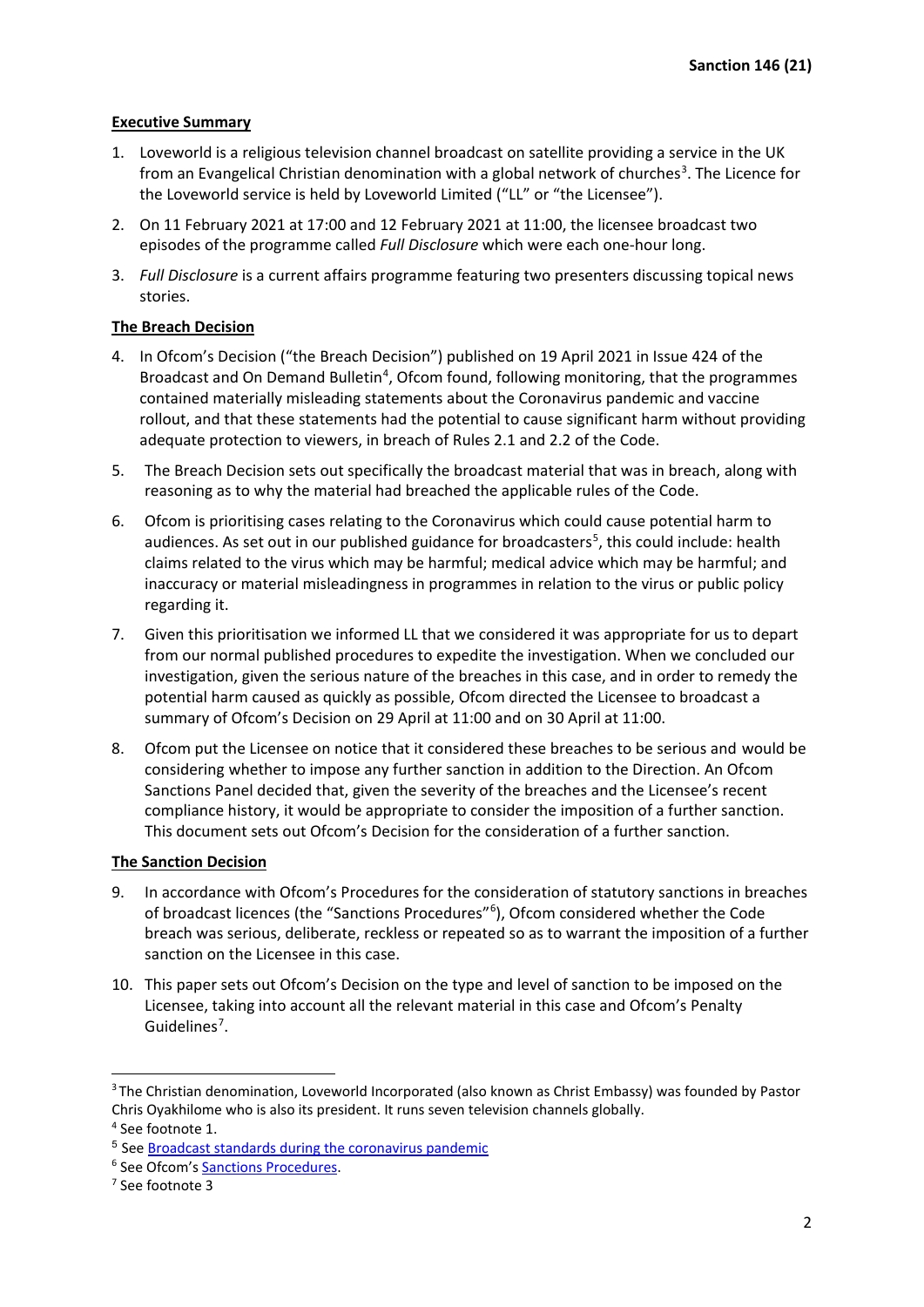11. Ofcom's Decision is that the appropriate sanction is a financial penalty of £25,000.

# **Legal Framework**

### **Communications Act 2003**

- 12. Ofcom's principal duty, set out in section 3(1) of the Communications Act 2003 ("the Act"), is to further the interests of citizens in relation to communications matters and the interests of consumers in relevant markets.
- 13. Ofcom has a specific duty under section 319 of the Act to set such standards for the content of programmes in television and radio services as appears to it best calculated to secure the standards objectives set out in section 319(2). These objectives include the application, in the case of all television and radio services, of standards that provide adequate protection to members of the public from the inclusion of harmful material in such services (section 3(2)(e)).
- 14. The requirement outlined above is reflected in Section Two of the Code. Accompanying Guidance Notes $8$  to each section of the Code are published and from time to time updated on the Ofcom website. The Guidance Notes are non-binding but assist broadcasters to interpret and apply the Code.
- 15. In performing these duties, Ofcom is required to have regard to the principles under which regulatory activities should be transparent, accountable, proportionate, consistent and targeted only at cases in which action is needed, and any other principles representing best regulatory practice (section 3(3)); and, where relevant, to have regard to a number of other considerations including the need to secure that the application, in the case of television and radio services, of standards relating to harm and offence is in the manner that best guarantees an appropriate level of freedom of expression (section 3(4)(g)).

### **Human Rights Act 1998**

- 16. As a public authority, Ofcom must also act in accordance with its public law duties to act lawfully, rationally and fairly, and it has a duty to ensure that it does not act in a way which is incompatible with the European Convention on Human Rights (the "Convention"). In particular, in the context of this case, Ofcom has taken account of the related right under Article 10 of the Convention.
- 17. Article 10 of the Convention provides for the right to freedom of expression. Applied to broadcasting, this right encompasses the broadcaster's freedom to impart and the audience's freedom to receive information and ideas without interference by a public authority and regardless of frontiers (Article  $10(1)$ )<sup>[9](#page-2-1)</sup>. It applies not only to the content of information but also the means by transmission or reception<sup>[10](#page-2-2)</sup>. And while subject to exceptions, the need for any restriction must be established convincingly $11$ . The exercise of these freedoms may be subject only to conditions and restrictions which are "prescribed in law and are necessary in a democratic society, in the interests of national security, territorial integrity or public safety, for the prevention of disorder or crime, for the protection of health and morals, for the protection of the reputation or rights of others, for preventing the disclosure of information received in confidence or for maintaining the authority and impartiality of the judiciary" (Article 10(2)).
- 18. Ofcom must exercise its duties in light of these rights and not interfere with the exercise of these freedoms in broadcast services unless it is satisfied that the restrictions it seeks to apply are required by law and necessary to achieve a legitimate aim.

<span id="page-2-0"></span><sup>8</sup> See: [Ofcom's Guidance Notes on the Code](https://www.ofcom.org.uk/tv-radio-and-on-demand/information-for-industry/guidance/programme-guidance)

<span id="page-2-1"></span><sup>9</sup> *Lindens v Austria* (1986) 8 EHRR 407

<span id="page-2-2"></span><sup>10</sup> *Autronic v Switzerland* (1990) 12 EHRR 485

<span id="page-2-3"></span><sup>11</sup> *Steel & Morris* v UK (2005) EMLR 15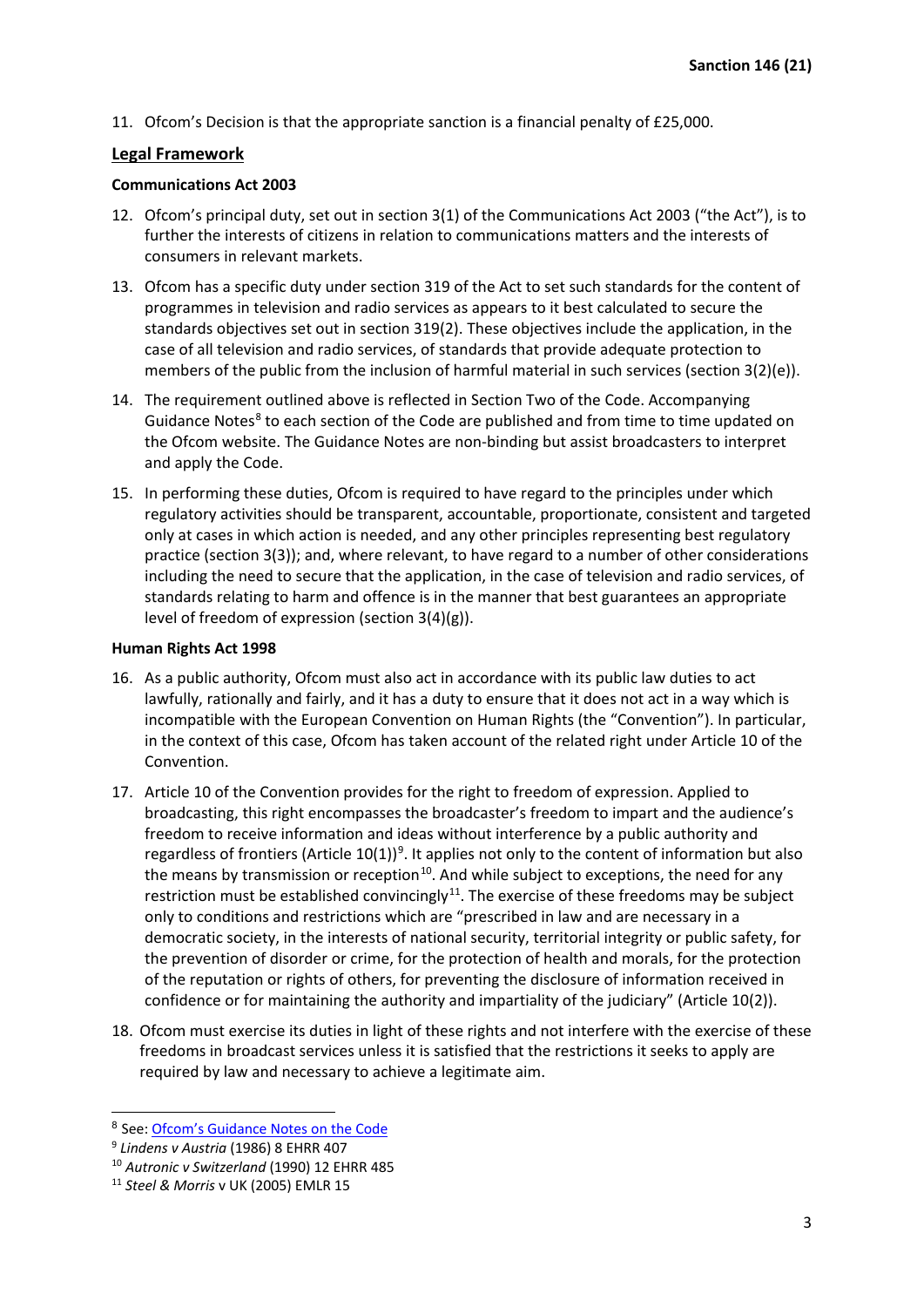#### **The Ofcom Broadcasting Code**

- 19. Standards set by Ofcom in accordance with section 319 of the Act are set out in the Code.
- 20. As outlined in paragraph 14, accompanying Guidance Notes to each section of the Code are published, and from time to time updated, on the Ofcom website. The Guidance Notes are nonbinding but assist broadcasters to interpret and apply the Code.
- 21. The relevant Code rules in this case are set out in full at the beginning of this Sanction Decision.

#### **Remedial action and penalties**

- 22. Under section 325 of the Act, a licence for a programme service issued by Ofcom under the Broadcasting Act 1990 or 1996 must include conditions for securing that the standards set under section 319 are observed by the licensee. In the case of a television licensable content service ("TLCS") licence, Condition 6 of the licence requires the Licensee to ensure that provisions of any Code made under section 319 are complied with. The Licensee holds a TLCS licence.
- 23. Where Ofcom has identified that a condition of a TLCS licence has been contravened, its powers to take action are set out in sections 236 to 239 of the Act insofar as relevant to the case.
- 24. Section 236 of the Act provides Ofcom with the power to direct the holder of a TLCS licence to broadcast a correction or a statement of Ofcom's findings (or both), or not to repeat a programme which was in contravention of a licence condition. Ofcom imposed directions in the Breach Decision in this case to quickly remedy the potential significant harm to audiences.
- 25. Section 237 of the Act provides Ofcom with the power to impose a financial penalty on the holder of a TLCS licence. The maximum penalty which may be imposed in respect of each contravention of a licence condition is whichever is the greater of £250,000 and 5 per cent of the qualifying revenue from the licenced service for the licensee's last complete accounting period falling within the period for which its licence has been in force.
- 26. Section 238 of the Act gives Ofcom a duty to revoke a TLCS licence if the licensee is in contravention of a condition of the licence or is failing to comply with a direction and Ofcom is satisfied that the contravention or failure, if not remedied, would justify the revocation of the licence.
- 27. Section 239 of the Act gives Ofcom a duty to suspend a TLCS licence, pending a decision on whether that licence should be revoked, if satisfied that that the holder of the licence has included in the service one or more programmes containing material likely to encourage or to incite the commission of crime, or to lead to disorder; that, in doing so, it has contravened licence conditions; and that the contravention is such as to justify the revocation of the licence.

#### **Background - The Breach Decision**

- 28. In the Breach Decision, Ofcom found that the broadcasts of *Full Disclosure* on Loveworld on 11 and 12 February 2021 were in breach of Rules 2.1 and 2.2 of the Code.
- 29. The Breach Decision set out specifically the broadcast material that was in breach, along with the reasoning as to why the material had breached the applicable rules in the Code.
- 30. Both episodes of the current affairs programme contained highly contentious, unevidenced statements about the Coronavirus and the vaccine rollout. Ofcom found that these claims were materially misleading and therefore potentially harmful, and the Licensee failed to provide sufficient context or adequate protection for viewers.
- 31. This included, but was not limited to, the following claims:
	- that the Coronavirus vaccine *"is just like getting Covid-19, Sars-Covid-2 virus"* and that it *"makes you ill as if you've caught coronavirus"*. One presenter said that the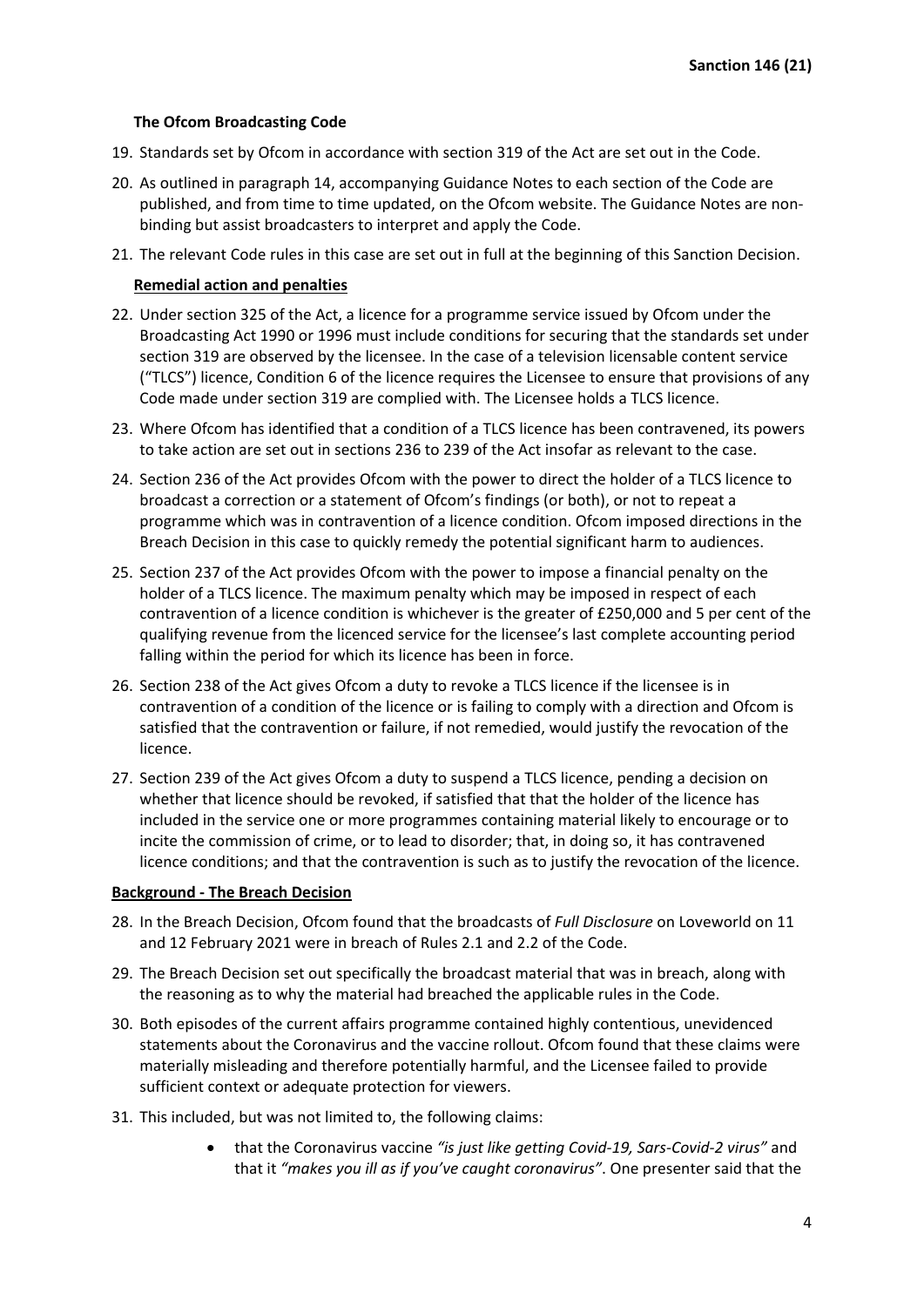vaccines were *"based on this new experimental mRNA technology, which is really gene therapy"*. Repeated assertions were made that having a vaccine is equivalent to being infected with the live Coronavirus, and that catching Coronavirus was as safe, and could even potentially be safer, than receiving a vaccine;

- that there had been a number of serious side effects or medical complications from taking a Coronavirus vaccine, including: *"How many people have you heard about who are 80, of taking the vaccine and died as a result?", "we've seen people dying. We've seen people with adverse reactions. We've seen people who no longer can walk",* and a claim that a pregnant woman had a miscarriage *"within hours or within days"* of taking a vaccine;
- that alternative treatments for the Coronavirus were available but were being deliberately withheld from UK patients for financial reasons;
- that in Wales, Coronavirus *"was not even in the top ten biggest killers in the country"* when it had been the leading cause of death at the time for the second consecutive month in Wales; and,
- that young people *"are not affected"* by the Coronavirus.
- 32. As set out in our Breach Decision, the claims were broadcast without credible scientific or other sources, without sufficient context or challenge, and despite the fact they had been widely and consistently debunked. Ofcom was concerned that the promotion of these theories by the programme had the potential to harm viewers who may have been looking for reliable information about Coronavirus vaccinations, and may have based a decision on whether or not to accept a vaccine on this highly misleading information. Ofcom stated in the Breach Decision that the breaches of Rule 2.1 and Rule 2.2 of the Code were serious and repeated.
- 33. As explained above, Ofcom sanctioned the Licensee<sup>12</sup>, and put it on notice that it would be considering whether to impose any further sanction in addition to the Direction. The Licensee was given the opportunity to provide representations on Ofcom's Decision to impose a Direction and representations on whether a further sanction would be appropriate.
- 34. Ofcom also requested information about the Licensee's compliance processes in light of assurances made in previous recent sanctions for the broadcast of potentially harmful material relating to the Coronavirus<sup>13</sup>. The Licensee replied to the information request, providing details of training that had been completed and a copy of its compliance handbook. It also said that the "work to improve compliance yet further at the channel continues" and said it "trust[ed] that the material in this letter gives sufficient confidence to the Sanctions Panel that Loveworld is taking compliance very seriously".
- 35. In its representations, the Licensee said that "for the Panel to impose yet a further sanction on us is unnecessary, would be disproportionate and could even be seen by some as oppressive" and added that a further sanction "could not serve any useful purpose in strengthening our resolve to further improve compliance". The Licensee said it "sincerely regret[s] that the *Full Disclosure* programmes breached the Code".
- 36. An Ofcom Sanctions Panel decided, given the serious and repeated nature of the breaches, it would be appropriate to consider the imposition of a further sanction.

# **Ofcom's Preliminary View to impose a Statutory Sanction**

<span id="page-4-0"></span><sup>&</sup>lt;sup>12</sup> As outlined in paragraph 7, the Licensee complied with the direction and broadcast Ofcom's statement of findings on 29 April at 11:00 and on 30 April at 11:00.

<span id="page-4-1"></span><sup>&</sup>lt;sup>13</sup> See Ofcom's Sanction Decision o[n Global Day of Prayer](https://www.ofcom.org.uk/__data/assets/pdf_file/0026/216890/Sanction-Decision-Loveworld-Limited-Global-Day-of-Prayer.pdf) and Ofcom's Sanction Decision on Loveworld News [and Your Loveworld](https://www.ofcom.org.uk/about-ofcom/latest/bulletins/content-sanctions-adjudications/decision-loveworld-limited)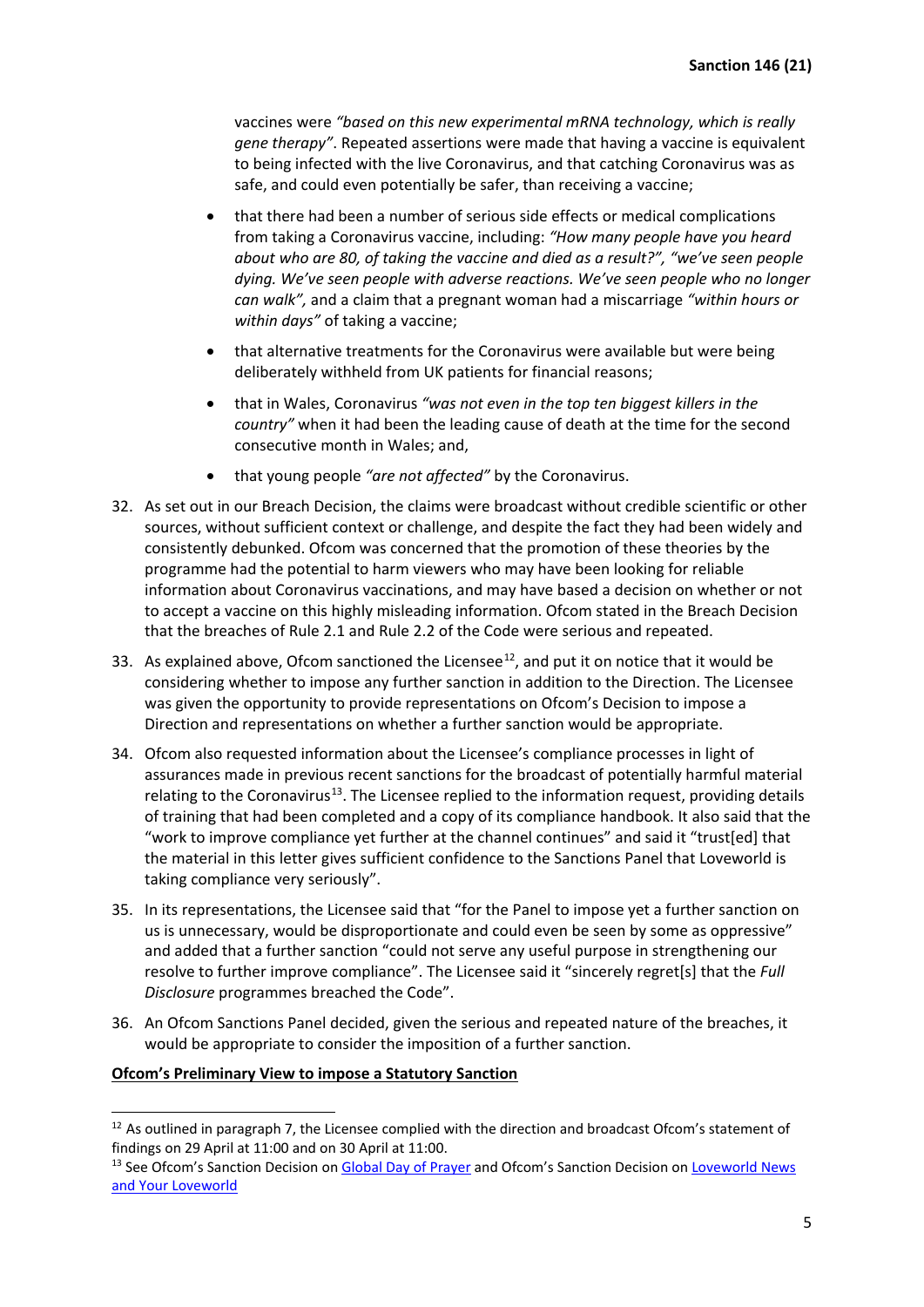- 37. As set out in paragraph 1.13 of the Sanctions Procedures<sup>14</sup>, the imposition of a sanction against a broadcaster is a serious matter. Ofcom may, following due process, impose a sanction if it considers that a broadcaster has seriously, deliberately, repeatedly or recklessly breached a relevant requirement.
- 38. Ofcom issued a Preliminary View ("the Sanction Preliminary View") that it was minded to impose on the Licensee a further statutory sanction in the form of a financial penalty. Ofcom sent a copy of the Sanction Preliminary View to the Licensee on 10 August 2021 and gave the Licensee the opportunity to provide written and oral representations on it. The Licensee provided its written representations to Ofcom on 2 September 2021 and declined the opportunity to provide oral representations.

### **The Licensee's representations on Ofcom's Preliminary View**

- 39. In its written representations, the Licensee said that it was a "surprise" that Ofcom's Preliminary View was to impose a financial penalty on Loveworld given the oral and written representations it had provided to Ofcom as part of a sanction process held in March 2021 for previous serious breaches of the Code. This was a reference to the sanction imposed on the Licensee in relation to the programme *Global Day of Prayer* broadcast on 1 December 2020 (see paragraph 52). The Licensee said during the March 2021 sanction process, it had "elaborated on the new compliance processes we had put in place" since the previous breaches and therefore it did not "feel it necessary to impose another penalty being that the purpose… is for deterrence". LL said that it did, however, "recognise that it is for a different program and a different breach".
- 40. LL added that in its Preliminary View, Ofcom said that it had been provided with evidence, since the imposition of a statutory penalty of £125,000, "Loveworld Ltd has significantly improved its compliance procedures and is therefore satisfied that the previous financial penalty has acted as a deterrent and encouraged the Licensee… to take the necessary steps to ensure that future programming complies with the Broadcasting Code".
- 41. The Licensee said that when Ofcom had imposed a statutory sanction<sup>[15](#page-5-1)</sup> for the breaches within *Full Disclosure,* Ofcom had stated that it believed the sanction to be "appropriate and proportionate in the circumstances of this case and should send a clear message of deterrence to the Licensee". Therefore, LL argued Ofcom had already stated that it believed the previous sanction issued had acted as a sufficient deterrent and questioned why Ofcom was proposing to impose a further financial penalty "to send the same clear message of deterrence since the previous penalty achieved that".
- 42. Finally, the Licensee asked Ofcom to "kindly reconsider" the imposition of a financial penalty as LL had not breached the Code since the previous sanction process in March 2021, noting the episodes of *Full Disclosure* that are subject to this sanction process were broadcast before March 2021.

#### **Ofcom's Decision to impose a Statutory Sanction**

- 43. We set out below Ofcom's Decision on its reasons for considering that it is appropriate to impose a further statutory sanction and as to the type and level of sanction Ofcom considers should be imposed on the Licensee, taking into account all relevant material, including the Licensee's representations, and Ofcom's Penalty Guidelines<sup>[16](#page-5-2)</sup>.
- 44. We first considered whether the breaches were serious, deliberate, reckless or repeated.

<sup>14</sup> See footnote 7

<span id="page-5-1"></span><span id="page-5-0"></span><sup>&</sup>lt;sup>15</sup> Ofcom understands LL to be referring to the direction to broadcast summary of Ofcom's Decision for the breaches of the Code in *Full Disclosure (*see paragraph 7).

<span id="page-5-2"></span><sup>16</sup> See footnote 3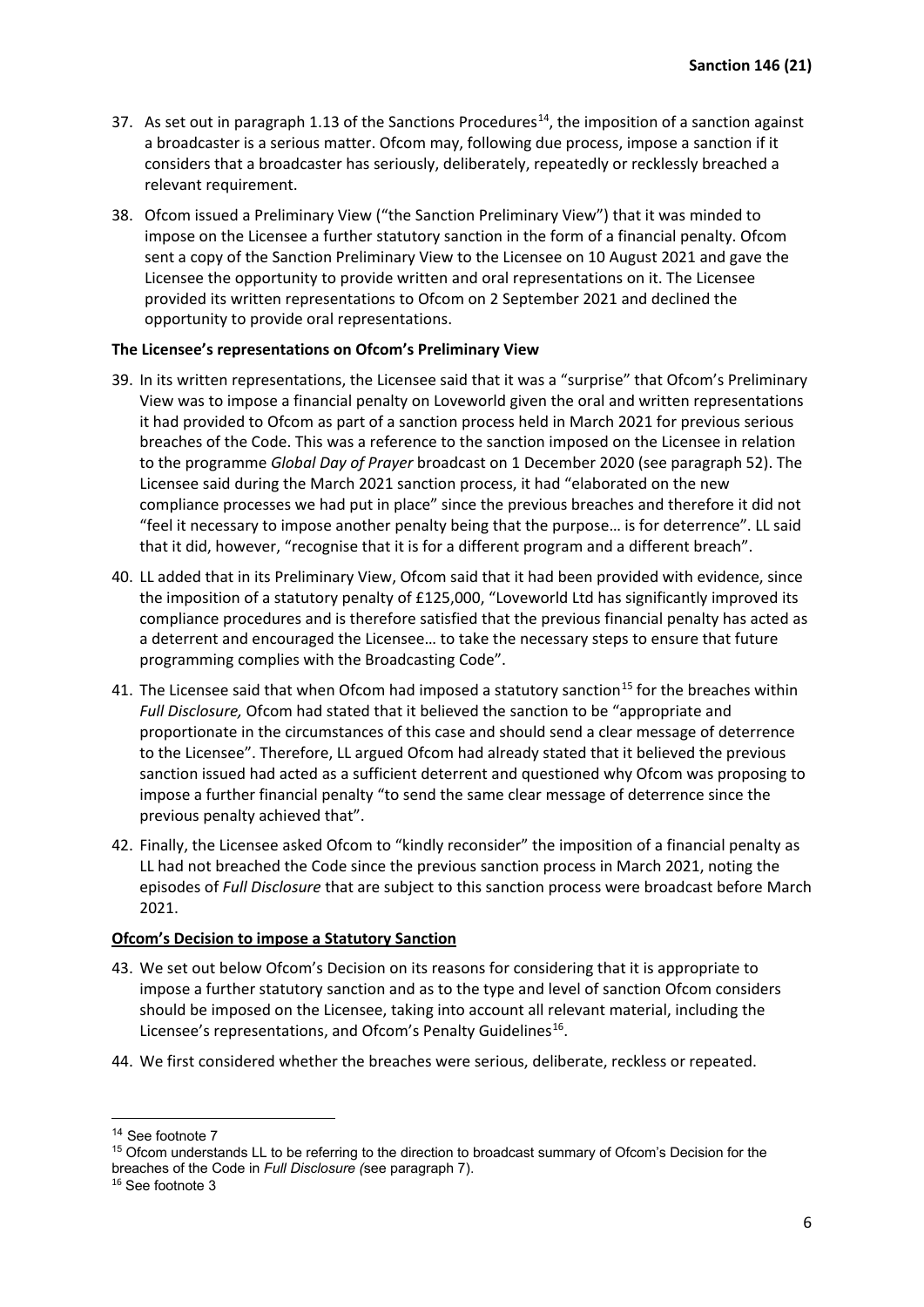#### **Serious nature of the breaches**

- 45. The imposition of a sanction against a broadcaster is a serious matter and Ofcom may, following due process, impose a sanction if it considers that a broadcaster has seriously, deliberately, recklessly or repeatedly breached a relevant requirement.
- 46. Ofcom's Decision is that, for the reasons set out below, the breaches of Rules 2.1 and 2.2 were so serious as to warrant the imposition of a further statutory sanction.
- 47. As set out in paragraphs 30-32, the programme featured materially misleading, potentially harmful theories about the Coronavirus and the Coronavirus vaccine, without sufficient challenge or context. The promotion of a number of theories in the programme had the potential to harm viewers looking for information about vaccinations against Coronavirus by providing highly misleading information that one might base a decision on whether or not to accept an offer of a vaccine. Other misleading information included in the programme claimed that the UK Government was intentionally withholding alternative, effective treatments for the Coronavirus from patients and made incorrect claims about the rate of deaths as a result of the Coronavirus in England and Wales. Ofcom considered that the promotion of these theories had the potential to undermine confidence in public health advice about the Coronavirus, and compliance with measures intended to safeguard public health during the pandemic, which, in turn, could cause significant harm.
- 48. Ofcom considered the potential harm from this material was particularly significant given the ongoing Coronavirus crisis, and the status of the rollout of UK approved Coronavirus vaccines, which were in the process of being offered to high priority and at-risk or vulnerable groups. Ofcom considered that the potential for harm to viewers was significant in these cases as viewers were likely to be seeking information that would help them reach a decision as to whether to accept the offer of a vaccine against the Coronavirus and might base their decision about whether to take up the offer on highly misleading information included in these programmes.
- 49. The priority groups for vaccination between 15 January and 15 February 2021 included: older care home residents; care home workers; people aged over 80; health and social care workers; all people aged 70-79; and clinically extremely vulnerable people aged under 70. In considering the seriousness of the content in this case, Ofcom took into account that this stage of the rollout of Coronavirus vaccines was focusing on people in the UK that were the most vulnerable to becoming seriously ill from, or being highly exposed to, the Coronavirus. Ofcom considered, therefore, that the need for programming to ensure information in relation to the vaccine rollout was not materially misleading was acute.
- 50. We also considered that this case involved two episodes of the same programme, broadcast on consecutive days, which contained highly misleading and potentially harmful statements about the Coronavirus and vaccination against it. Ofcom considered this consistent and repeated messaging compounded the potential harm, adding to the serious nature of the breaches.
- 51. In view of the factors set out above, Ofcom provisionally considered that the breaches were serious and warranted the imposition of a further statutory sanction.

#### **Repeated nature of the breaches**

52. In reference to the repeated nature of the breaches, Ofcom considered that on 31 March 2021, LL had been sanctioned<sup>[17](#page-6-0)</sup> in the form of a financial penalty of £125,000 for serious, repeated and reckless breaches of the Code. LL was also directed to broadcast a statement of Ofcom's findings

<span id="page-6-0"></span><sup>17</sup> See https://www.ofcom.org.uk/ data/assets/pdf file/0026/216890/Sanction-Decision-Loveworld-Limited-[Global-Day-of-Prayer.pdf](https://www.ofcom.org.uk/__data/assets/pdf_file/0026/216890/Sanction-Decision-Loveworld-Limited-Global-Day-of-Prayer.pdf)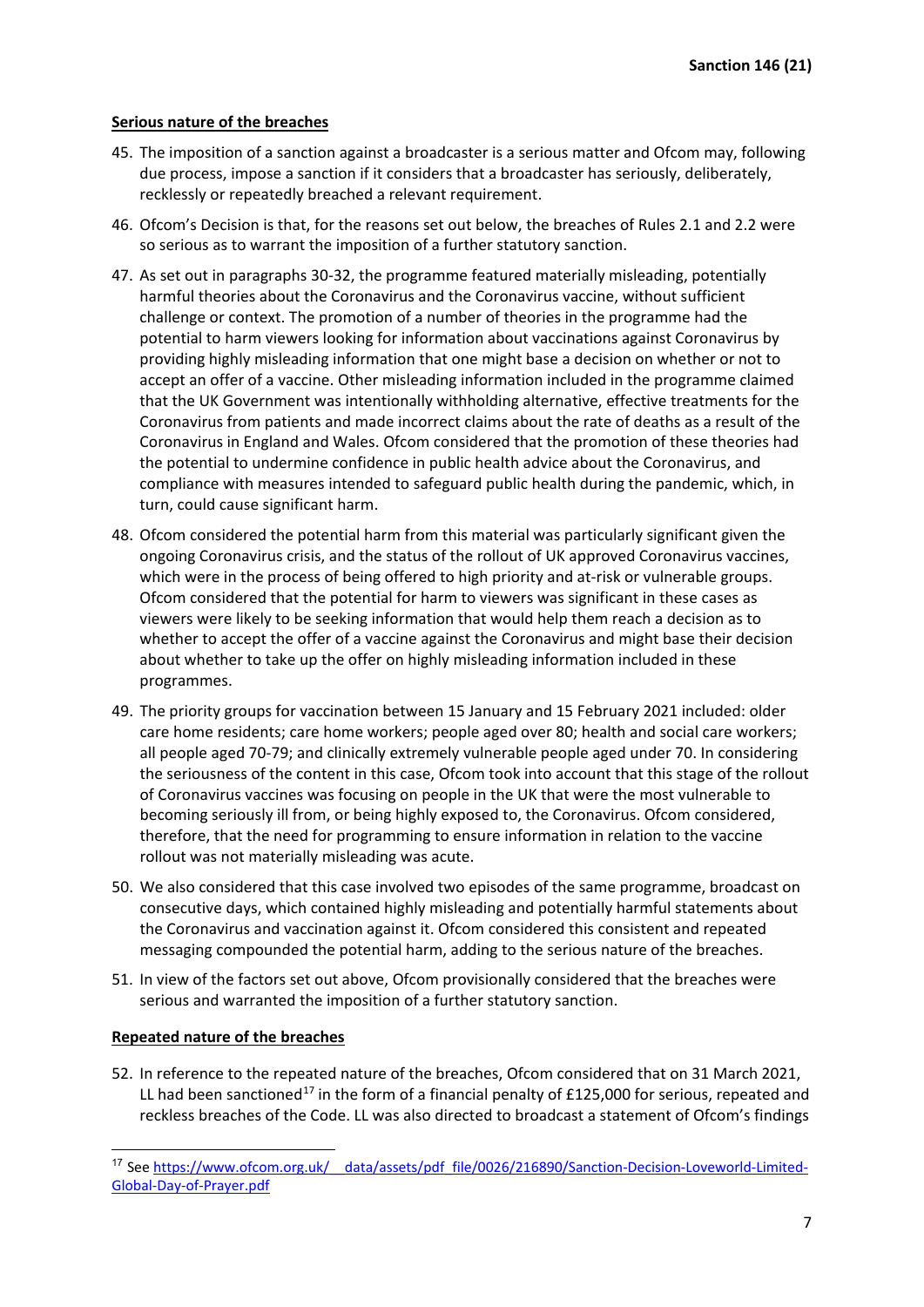in relation to these breaches of the Code for potentially harmful and inaccurate news content relating to the Coronavirus when the in-breach Decision was published on 15 January 2021<sup>[18](#page-7-0)</sup>.

- 53. Ofcom also took into account that on 18 May 2020 LL had been sanctioned<sup>[19](#page-7-1)</sup> in the form of a direction to broadcast a statement of Ofcom's findings in relation to previous breaches of the Broadcasting Code for potentially harmful and inaccurate news content relating to the Coronavirus.
- 54. Given the repeated nature of LL's breaches of the Code, which amount to three published inbreach Decisions by Ofcom about five separate programmes, Ofcom was extremely concerned that despite ongoing engagement with the Licensee, in which LL made numerous assurances about their compliance processes during a compliance meeting with Ofcom following the first breach in May 2020 and in their representations, repeated breaches of such a serious nature about the Coronavirus had again occurred.
- 55. Therefore, Ofcom provisionally considered that the breaches were repeated and warranted the imposition of a further statutory sanction.

#### **Reckless nature of the breaches**

- 56. Following the breach and sanction decisions in relation to broadcasts on 1 December [20](#page-7-2)20<sup>20</sup> and 7 April 2020 $^{21}$  $^{21}$  $^{21}$ , the Licensee was aware of the need to protect audiences from potentially harmful, inaccurate and materially misleading content, specifically in relation to the Coronavirus.
- 57. We took into account that the breach Decision for content broadcast on 1 December 2020 was published on 15 January 2021 and that after the publication, Ofcom was still considering whether a further sanction, in addition to the direction to broadcast a statement of findings, should be imposed. We therefore considered that at the time of both *Full Disclosure*  programmes being broadcast, the Licensee should have been acutely aware of its compliance responsibilities given its ongoing engagement with Ofcom.
- 58. We also took into account that the Licensee had attended a compliance meeting<sup>[22](#page-7-4)</sup> as a result of the breaches and sanctions in relation to the broadcast on 7 April 2020 to discuss its compliance procedures with Ofcom.
- 59. Taking all of the above into account, we considered that LL had been engaging with Ofcom consistently about its lack of compliance in relation to its coverage of the Coronavirus pandemic over the ten months prior to these episodes of *Full Disclosure* being broadcast and therefore it was familiar with the requirements for compliance with Ofcom's harm rules and with the high potential for harm to audiences when discussing the global pandemic.
- 60. We also considered that the Coronavirus pandemic remained a subject of high public concern at the time these two episodes of *Full Disclosure* were broadcast, and that the impact that the pandemic was having on public health had not eased. In our view, audiences were likely to have been looking to broadcasters to provide accurate information regarding the Coronavirus, to help inform their decision of whether to accept the offer of a vaccine. We therefore considered that the Licensee should have been vigilant to protect audiences against content about the Coronavirus that might mislead or be potentially harmful, particularly in relation to vaccinations

<span id="page-7-0"></span><sup>&</sup>lt;sup>18</sup> See https://www.ofcom.org.uk/ data/assets/pdf\_file/0021/211188/loveworld-limited-sanction[decision.pdf](https://www.ofcom.org.uk/__data/assets/pdf_file/0021/211188/loveworld-limited-sanction-decision.pdf)

<span id="page-7-1"></span><sup>19</sup> See [https://www.ofcom.org.uk/about-ofcom/latest/bulletins/content-sanctions-adjudications/decision](https://www.ofcom.org.uk/about-ofcom/latest/bulletins/content-sanctions-adjudications/decision-loveworld-limited)[loveworld-limited](https://www.ofcom.org.uk/about-ofcom/latest/bulletins/content-sanctions-adjudications/decision-loveworld-limited)

<span id="page-7-2"></span> $20$  See [footnote](https://www.ofcom.org.uk/__data/assets/pdf_file/0021/211188/loveworld-limited-sanction-decision.pdf) 16

<span id="page-7-3"></span><sup>21</sup> See [Ofcom's Broadcast and On Demand](https://www.ofcom.org.uk/__data/assets/pdf_file/0024/195621/Loveworld-Sanction.pdf) Bulletin 402, 18 May 2020

<span id="page-7-4"></span><sup>&</sup>lt;sup>22</sup> This compliance meeting was held in August 2020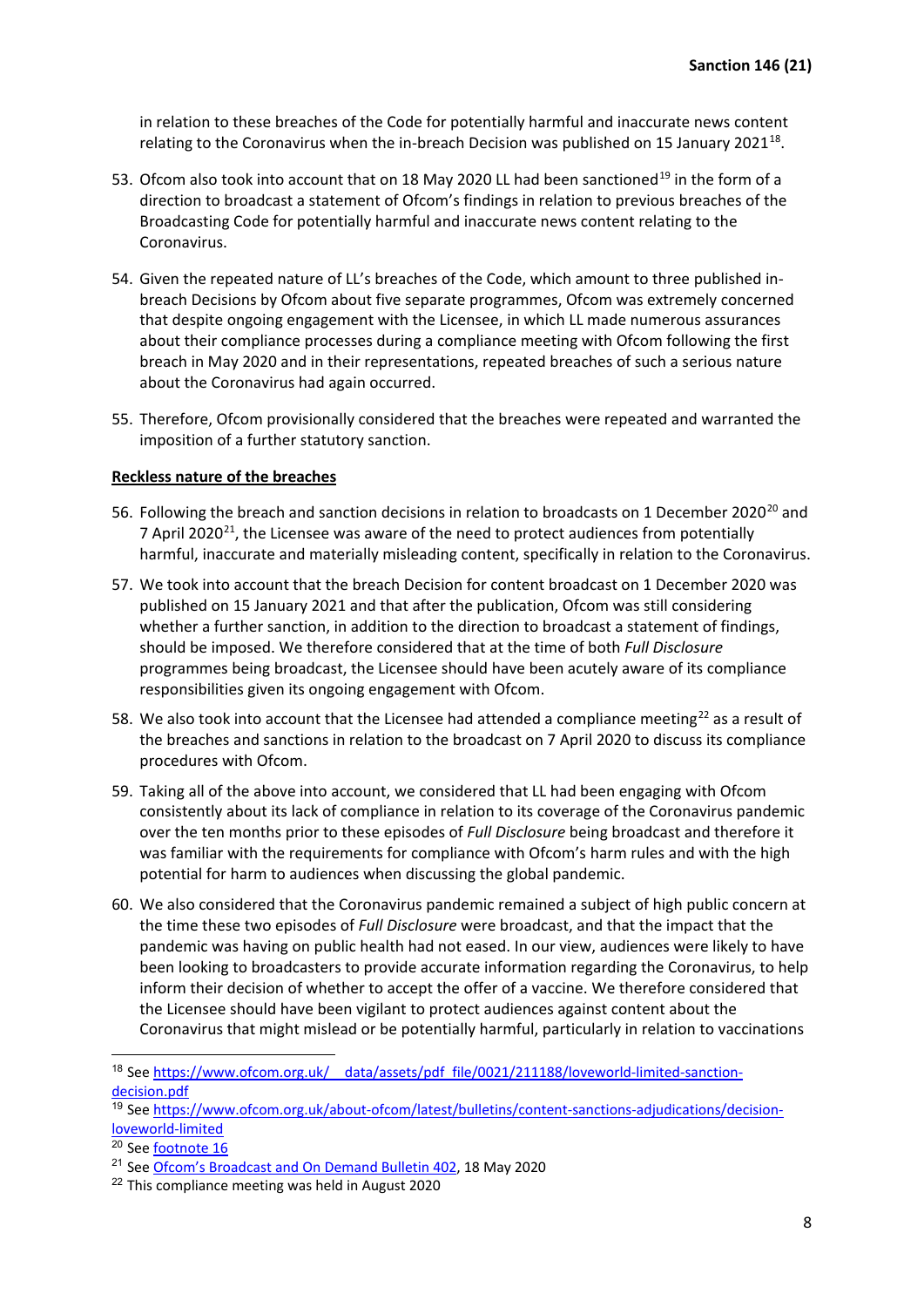which were a rapidly developing news story of high public interest. As discussed in paragraph 43, at the time of broadcast vaccinations were being offered to high priority groups most vulnerable to becoming seriously ill from, or being exposed to, the Coronavirus.

61. For the reasons explained above Ofcom considered that the contravention occurred recklessly. We did not consider, however, that there was evidence that the breaches were deliberate.

#### **Ofcom Decision on the appropriate sanction**

62. Ofcom therefore considered which of the sanctions available to it were appropriate in the present case. The following paragraphs set out the enforcement action we have considered and the sanctions we have provisionally decided to impose.

#### **Imposition of sanctions other than a financial penalty**

#### *Direction to licensee to take remedial action*

- 63. Section 236 of the Act provides Ofcom with the power to direct the holder of a TLCS licence to broadcast a correction or a statement of Ofcom's findings (or both). Section 236 of the Act also provides Ofcom with the power to direct the licence holder not to repeat a programme which was in contravention of a licence condition.
- 64. The purpose of directing a licensee to broadcast a statement of Ofcom's findings in relation to harmful breaches is to inform audiences of Ofcom's findings and ensure they are aware of the specific way in which the programme breached the Code. As set out at paragraphs 7 and 33, as part of our Breach Decision and in order to remedy the potential harm caused to viewers as quickly as possible, Ofcom directed the Licensee not to repeat the programmes and to broadcast summaries of our Decision.
- 65. We took into account the Licensee's compliance with Ofcom's Directions. However, it is Ofcom's view that, on their own, these directions would not adequately reflect the level of seriousness and repeated and reckless nature of the breaches in this case or provide adequate deterrence to the Licensee or other broadcasters from repeating similar breaches of the Code in the future. Therefore, it is Ofcom's Sanction Decision that these directions should be combined with another category of sanction, to act as an effective deterrent and to incentivise compliance.

#### *Revocation of a licence*

- 66. Section 238 of the Act provides Ofcom with the power to revoke a TLCS licence where a licensee is failing to comply with a condition of such a licence or a direction thereunder and the failure, if not remedied, is such as to justify revocation of the licence.
- 67. In our consideration of whether it was appropriate to revoke LL's licence, we took account of the nature of the content that was broadcast, and considered the Code breaches in this case were very serious and capable of causing significant harm to viewers during a global pandemic.
- 68. Given the harmful theories about the Coronavirus and the Coronavirus vaccine set out in these programmes without sufficient challenge or context, Ofcom considered these breaches to be serious. While there was no evidence the breaches were deliberate, we considered this was the Licensee's third serious breach of the Code resulting in sanction consideration and was therefore repeated. We also considered it to be reckless. Despite previously being sanctioned for broadcasting potentially harmful and inaccurate content about the Coronavirus, the Licensee again presented materially misleading information and failed to adequately protect viewers from potential serious harm.
- 69. In this case, Ofcom must give careful consideration as to how to secure the application of standards that provide adequate protection to members of the public from the inclusion of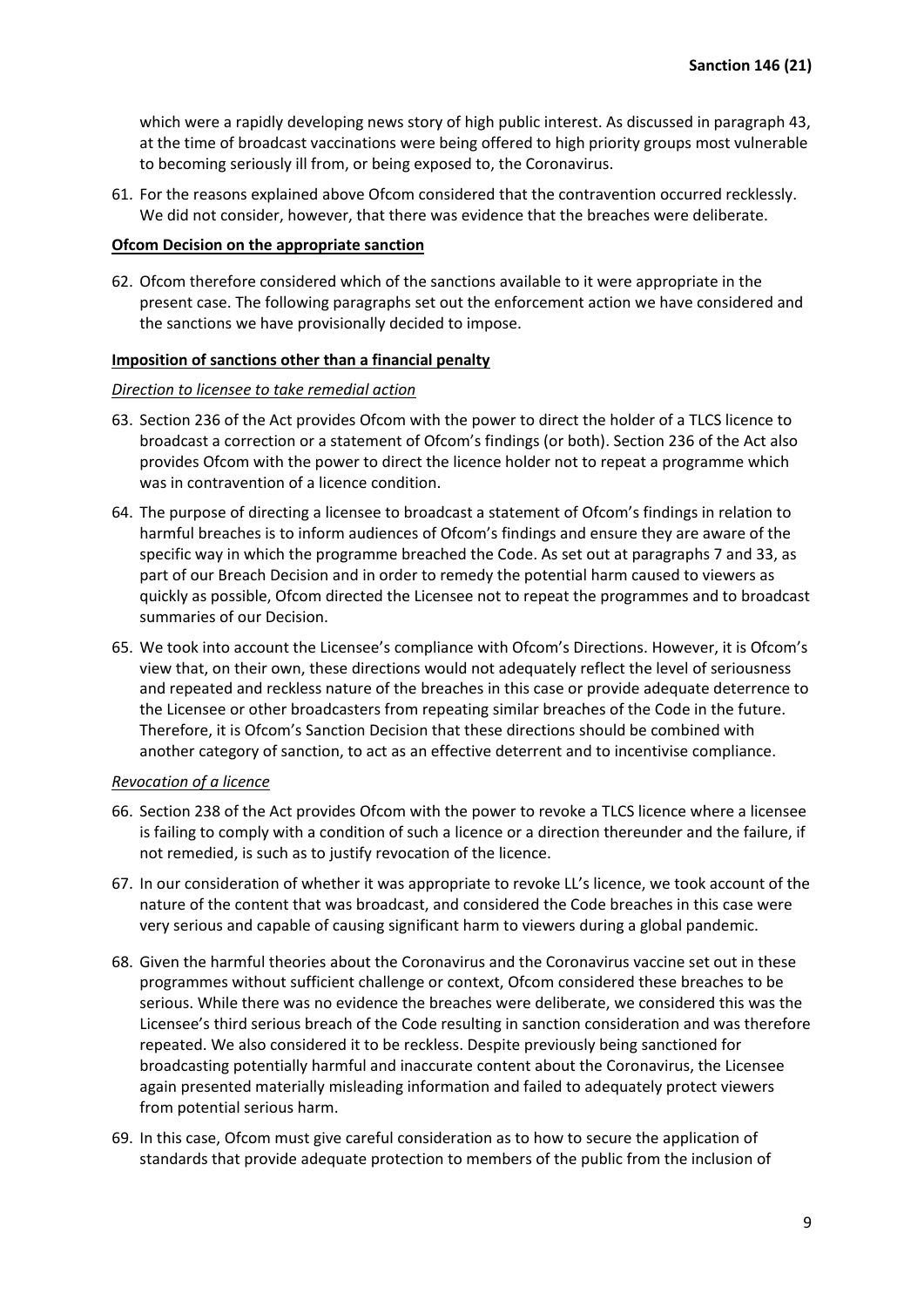harmful material in television and radio services<sup>[23](#page-9-0)</sup>. Where a Licensee continues to contravene the Code rules in a serious and reckless manner, thus failing to comply with a condition of its TLCS license, and despite previous breaches, resulting sanctions and past engagement and assurances about improvements to its compliance procedures, revoking a license is a way for Ofcom to secure the application of such standards and protect the public from potentially harmful material.

- 70. Therefore, in our consideration of whether to impose a further sanction in this case, the Sanction Panel requested information on the Licensee's compliance processes given the assurances made to Ofcom in previous recent sanction cases regarding Breaches of the Code relating to the Coronavirus pandemic. Specifically, the following information and evidence was requested:
	- details of the compliance training that has been undertaken by LL since the oral hearing on 19 March 2021, giving the dates upon which they were completed;
	- a list of the people who attended the training;
	- a copy of LL's compliance documents, including briefing documents for presenters and contributors and compliance guidance for editorial staff;
	- a copy of any written reports or recommendations in relation to that work; and
	- any other information considered relevant as part of this work to improve compliance measures.
- 71. LL responded to the information request and said that it had received initial, face-to-face compliance training in March 2021 and gave a summary of what the training consisted of. It said that "all pre-recorded material is reviewed and edited as necessary before broadcast by a member of staff" and it had sent "URL links of the Broadcasting Code and Guidance to attendees and print(ed) out two hard copies of both to be available for staff to consult 24/7 at open locations at the Loveworld studios". The Licensee said a compliance manual had been created for staff and enclosed a copy with its representations. Further online compliance training was provided in April and May 2021, and LL had put in place "delay function equipment (which) could be used to help ensure compliance". LL also confirmed the names of all staff who were present during compliance training.
- 72. The Licensee added that it had complied with Ofcom's direction to broadcast a statement of its findings in relation to the breaches and any further sanction by Ofcom would be "unnecessary… disproportionate and could even be seen by some as oppressive". It added it sincerely regretted that two episodes of *Full Disclosure* had been found in breach and any further sanction "could not serve any useful purpose in strengthening our resolve further to improve compliance, or deterring us or other licensees from breaching Ofcom rules", given the Licensee's previous sanction had resulted in a large financial penalty.
- 73. In considering whether to propose the revocation of a licence, Ofcom must have regard to the broadcaster's and the audience's rights under Article 10 of the Convention. We recognise revocation is a major interference with freedom of expression as it prevents the broadcaster from broadcasting and restricts the number of voices being heard and the range of programming available to audiences. There is therefore a high threshold for revoking a licence. In the consideration of this case, Ofcom took into account that the Licensee had demonstrated that it had made material changes to its compliance processes and training through Ofcom's information request.

<span id="page-9-0"></span><sup>&</sup>lt;sup>23</sup> section  $3(4)(g)$  of the 2003 Act.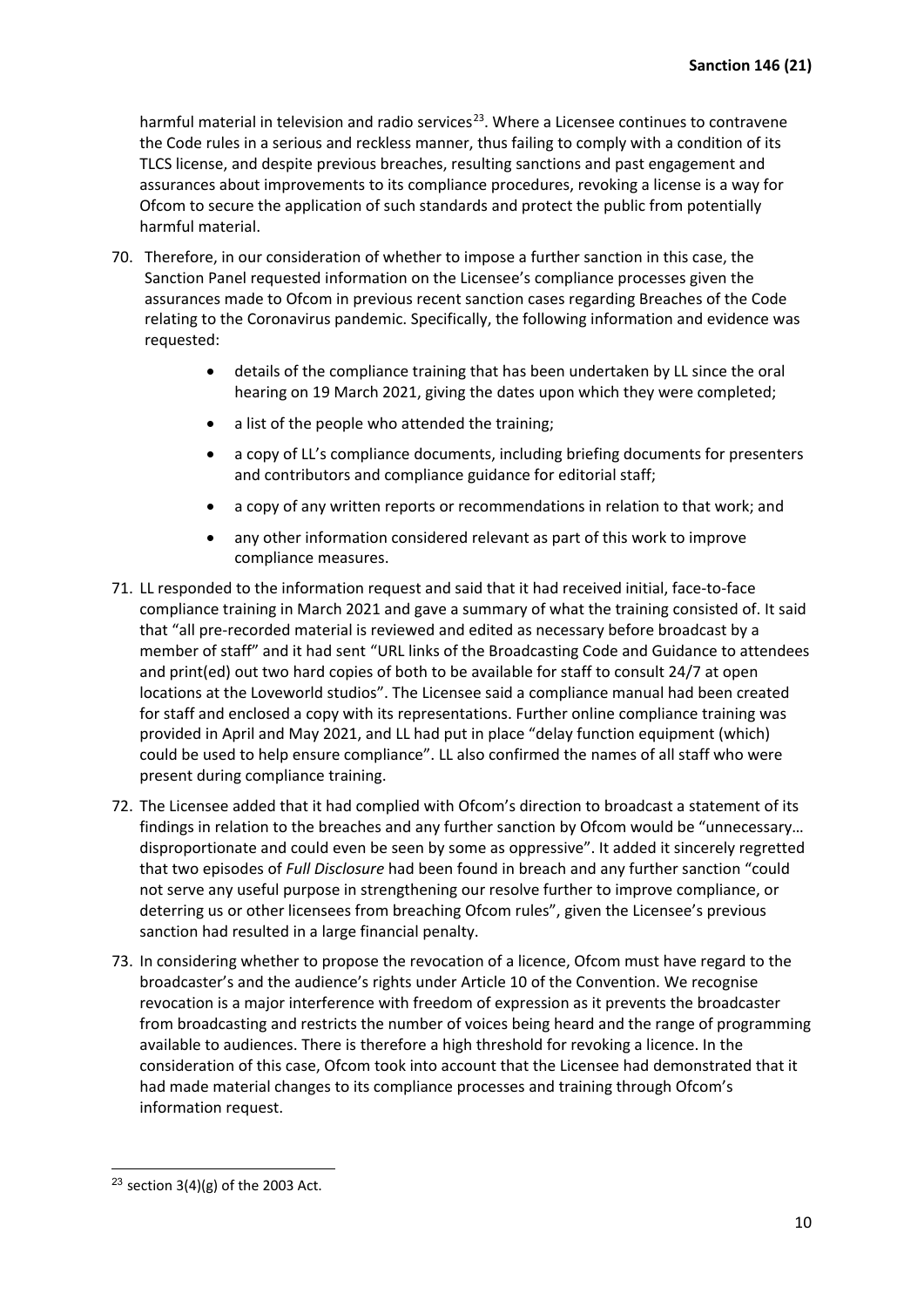- 74. Ofcom also undertook monitoring of the channel and did not find any further content which raised issues under the Code. We observed evidence that a delay function was in place and being used to comply some content. We also considered that no further breaches of the Code have been identified through complaints to Ofcom since this contravention.
- 75. A decision to revoke a licence may only be taken by Ofcom if it is satisfied that it is a proportionate response to the Licensee's failure to comply with its licence conditions. Any sanction we impose must be proportionate, consistent and targeted only at cases where action is needed. A relevant factor for Ofcom to consider in this regard is whether any sanction short of revocation could ensure that the Licensee would, in future, comply with the Code.
- 76. We carefully took into account the factors set out above. Given the high threshold for the revocation of a licence, the Licensee's compliance record prior to its repeated breaches in relation to the Coronavirus pandemic, and the Licensee's and the audience's Article 10 rights, we did not consider it proportionate to revoke the licence in the circumstances of this case. We considered a sanction short of revocation could protect audiences from harm and ensure that the Licensee would, in future, comply with the Code.

#### *Suspension of a licence*

- 77. Section 239 of the Act gives Ofcom a duty to suspend a TLCS licence, pending a decision on whether that licence should be revoked, if satisfied that that the holder of the licence has included in the service one or more programmes containing material likely to encourage or to incite the commission of crime, or to lead to disorder; that, in doing so, it has contravened licence conditions; and that the contravention is such as to justify the revocation of the licence.
- 78. We considered carefully whether the harm in this case was likely to encourage or to incite the commission of crime, or to lead to disorder. Despite significantly potential harmful and materially misleading material being broadcast in these programmes, we did not consider the content amounted to a call to action that would incite viewers to commit a crime or acts of disorder. Therefore, we considered this duty was not relevant in this particular case.

#### Imposition of a financial penalty

- 79. Ofcom next considered whether it would be appropriate to determine that a financial penalty should be applied in this case.
- 80. Section 237 of the Act provides Ofcom with the power to impose a financial penalty on the holder of a TLCS licence. The maximum penalty that can be imposed on the holder of a TLCS licence in respect of each contravention of a TLCS licence condition is the greater of either £250,000 or five per cent of the qualifying revenue from the licensed service for the licensee's last complete accounting period falling within the period for which its licence has been in force.
- 81. For the purposes of determining the maximum penalty in this case, Ofcom requested from Loveworld Limited financial data setting out its qualifying revenue for the last accounting period.
- 82. Based on the figure provided by the Licensee, the maximum penalty that Ofcom could impose in this case was £250,000.
- 83. Ofcom's Penalty Guidelines<sup>[24](#page-10-0)</sup> state (in paragraph 11) that: "Ofcom will consider all the circumstances of the case in the round to determine the appropriate and proportionate amount of any penalty. The central objective of imposing a penalty is deterrence. The amount of any penalty must be sufficient to ensure that it will act as an effective incentive to compliance,

<span id="page-10-0"></span><sup>24</sup> See footnote 3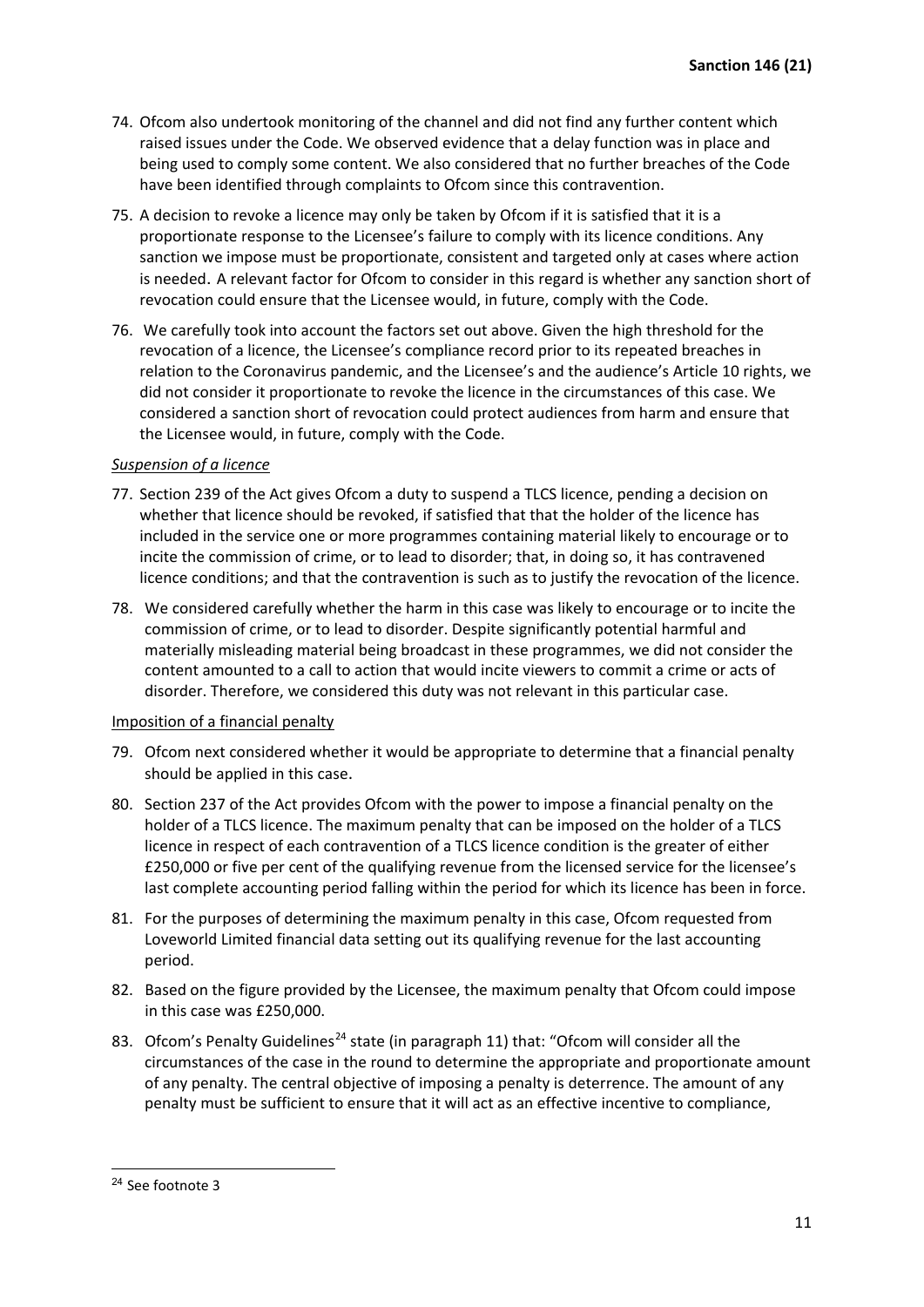having regard to the seriousness of the infringement. Ofcom will have regard to the size and turnover of the regulated body when considering the deterrent effect of any penalty".

84. In this case, Ofcom's Decision is that a financial penalty is necessary to reflect the serious, repeated and reckless nature of the Code breaches recorded against the Licensee, and to act as an effective incentive to comply with the Code, both for the Licensee and other licensees (see paragraph 1.4 of the Penalty Guidelines).

### **Factors taken into account in determining the sanction penalty**

85. In considering the appropriate sanction for the Code breaches in this case, Ofcom has taken account of the specific relevant factors set out at paragraph 12 of the Penalty Guidelines as set out below:

#### *The seriousness and duration of the contravention*

- 86. Ofcom regarded the breaches to be serious for the reasons set out in our full Breach Decision.
- 87. As stated in the Breach Decision, Ofcom took account of the audience's and broadcaster's right to freedom of expression set out in Article 10 of the European Convention on Human Rights, ("ECHR"). In applying the Code, Ofcom must seek to balance broadcasters' rights, including freedom of expression, against our duties as regards the protection of audiences.
- 88. Ofcom also had regard in the exercise of its functions to the degree of significant potential harm which could be caused by this content.
- 89. Broadcasters may transmit programmes taking a critical view of any subject and may broadcast opinions about these subjects that challenge Government responses to a public health crisis, as it is clearly in the public interest to do so. However, when broadcasting material of this nature, broadcasters must comply with all relevant rules of the Code.
- 90. Ofcom regards breaches of Rule 2.1 and Rule 2.2 of the Code in relation to the Coronavirus pandemic as generally having the potential to cause significant harm, noting the public interest in receiving accurate and up to date information at a time when they have needed to make decisions about how best to protect their own and others' health.
- 91. In this case, we were of the view that the breaches were serious for the reasons set out at paragraphs 39 to 45 above, Ofcom has placed particular weight on the fact that there were two programmes broadcast on consecutive days, which both contained highly misleading and potentially harmful claims about vaccination, at a time when they were being offered to the most vulnerable members of society in an effort to protect them from serious illness or death caused by the Coronavirus. Ofcom considered these breaches to be to be a serious failure of compliance.

### *The degree of harm, whether actual or potential, caused by the contravention, including any increased cost incurred by consumers or other market participants*

92. Ofcom regarded the breaches of Rules 2.1 and 2.2 to be particularly serious in the context of a worldwide health emergency. The potential harm in this case was significant because the programme's presenters made misleading and potentially harmful claims about the Coronavirus and vaccination against it, that had been widely discredited elsewhere, without challenge or sufficient context. The broadcasts came at a time when vaccinations were being rolled out in the UK at pace and therefore some viewers would have been actively considering how to respond to an invitation to receive a vaccine. As a result, the misleading and potentially harmful claims made in these programmes may have led viewers to refuse the offer of a vaccine based on inaccurate and misleading information, with potentially very serious consequences for their health.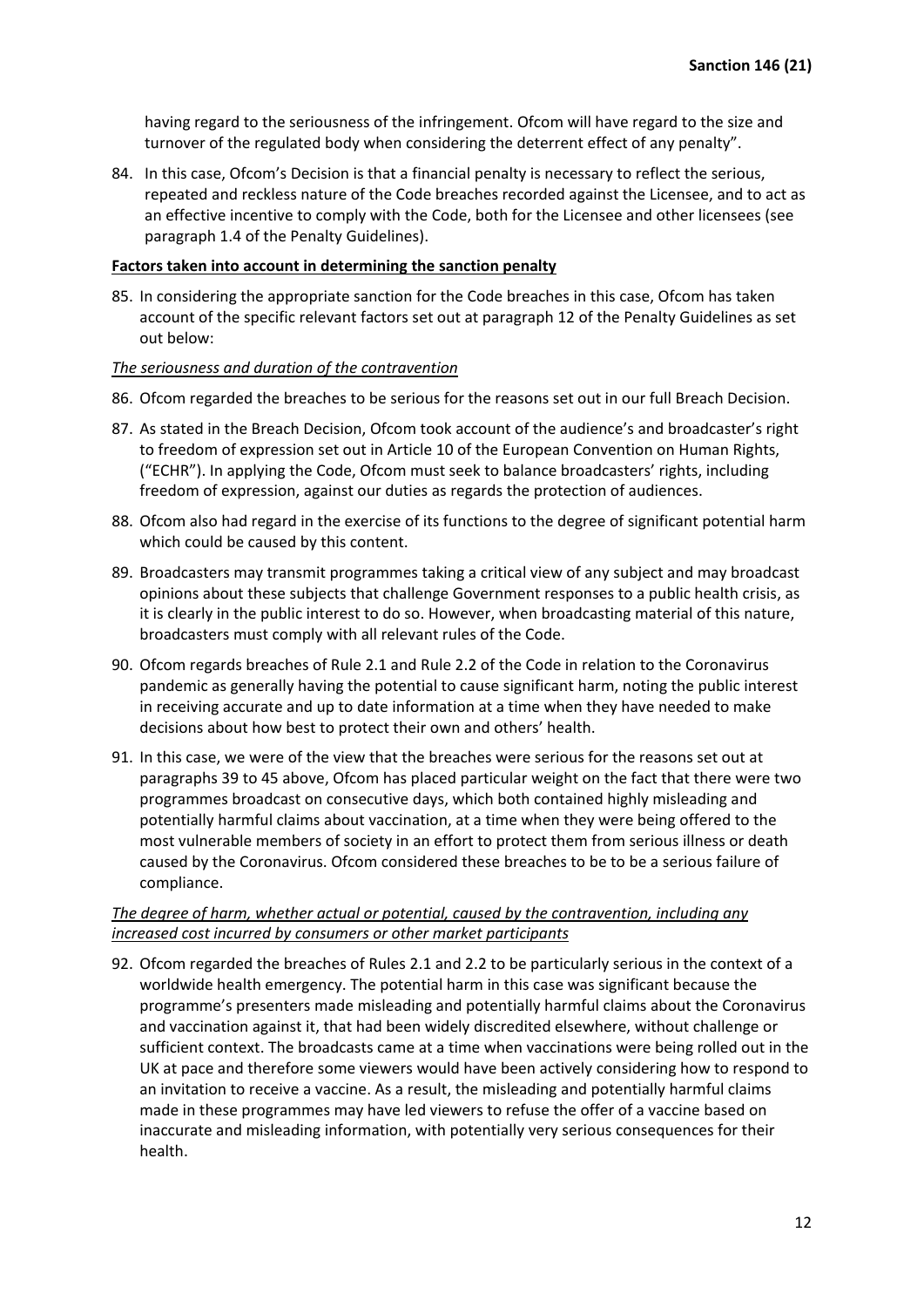- 93. Recent research into Covid-19 vaccination hesitancy<sup>[25](#page-12-0)</sup> found evidence of greater vaccine hesitancy amongst those with strong religious beliefs. In response to data regarding vaccination acceptance, since the start of the UK vaccine rollout many UK faith leaders have worked to dispel vaccination concerns, particularly among minority ethnic groups<sup>[26](#page-12-1)</sup>. These factors suggest that the audience of a religious service such as Loveworld were potentially more susceptible to messaging that might encourage fear or suspicion around any potential Coronavirus vaccine. Ofcom considered that people with strong religious beliefs were potentially more likely to be at risk of harm from vaccine-related content breaching the Code where it involved misleading statements on a current affairs programme on a religious service.
- 94. Ofcom also took into account that this religious channel is associated with the Christian denomination Christ Embassy, which was founded and is headquartered in Lagos in Nigeria. Therefore, Ofcom considered it is likely that a significant proportion of the channel's audience are of Black British ethnicity and/or of Nigerian heritage. It has been widely reported that the Covid-19 death rate is higher among minority ethnic people, with the rate of death involving COVID-19 highest amongst people of Black African backgrounds in the first wave<sup>27</sup>. Since the rollout of vaccinations for the Coronavirus in the UK began, it has also been widely reported that minority ethnic people have been less likely to take up the offer of a vaccine<sup>28</sup>. Ofcom considered therefore that Loveworld's audience were likely to be more vulnerable to the Coronavirus and to have concerns about accepting a vaccination, and therefore to be particularly interested in receiving reliable information about vaccination. We considered that the potential heightened vulnerability of the audience in addition to the misleading and harmful messages related to a potential vaccine in this programme added to the seriousness of the harm in this case.

## *Any gain (financial or otherwise) made by the regulated body in breach (or any connected body) as a result of the contravention*

95. We have no evidence to suggest that the Licensee made any financial or other gain from these breaches of the Code.

### *Whether in all the circumstances appropriate steps had been taken by the Licensee to prevent the contraventions*

- 96. We considered that the Licensee's compliance procedures were inadequate to prevent the breach of the harm requirements in the Code. In particular, we were concerned that the breach was a repeated instance of LL failing to adequately protect audiences from misleading and potentially harmful content in relation to the Coronavirus.
- 97. Following the previous, recent breaches and sanction decisions related to its broadcast on 7 April 2020<sup>[29](#page-12-4)</sup>, Ofcom met with the Licensee to discuss its compliance in this area. The Licensee also gave Ofcom further assurances about its improved compliance procedures during the later breach and sanction process related to its broadcast of 1 December 2020<sup>[30](#page-12-5)</sup>. Accordingly, we considered that the Licensee ought to have been familiar with how to comply with the harm rules in relation to Coronavirus and ought to have taken appropriate steps to prevent further breaches of the Code in relation to these issues. We also took into account that in its

<span id="page-12-0"></span><sup>&</sup>lt;sup>25</sup> See Murphy, J., Vallières, F., Bentall, R.P. et al. Psychological characteristics associated with COVID-19 [vaccine hesitancy and resistance in Ireland and the United Kingdom.](https://www.nature.com/articles/s41467-020-20226-9) *Nat Commun* **12**, 29 (2021)

<span id="page-12-1"></span><sup>26</sup> See [Guardian article](https://www.theguardian.com/society/2021/feb/07/faith-leaders-join-to-counter-fears-over-vaccine-among-bame-communities)

<span id="page-12-2"></span><sup>27</sup> See [Office of National Statistics](https://www.ons.gov.uk/peoplepopulationandcommunity/birthsdeathsandmarriages/deaths/articles/updatingethniccontrastsindeathsinvolvingthecoronaviruscovid19englandandwales/24january2020to31march2021)

<span id="page-12-3"></span><sup>&</sup>lt;sup>28</sup> See [Guardian Article](https://www.theguardian.com/world/2021/mar/29/study-low-covid-jab-take-up-black-people-england) reporting on ONS data that found the lowest rate of vaccine uptake in England was among people identifying as black African, followed by those of black Caribbean heritage. Also see [BMJ article](https://www.bmj.com/content/372/bmj.n357) that found black people over 80 in England are half as likely as white people to have been vaccinated. <sup>29</sup> See footnote 20

<span id="page-12-4"></span>

<span id="page-12-5"></span><sup>30</sup> See footnote 19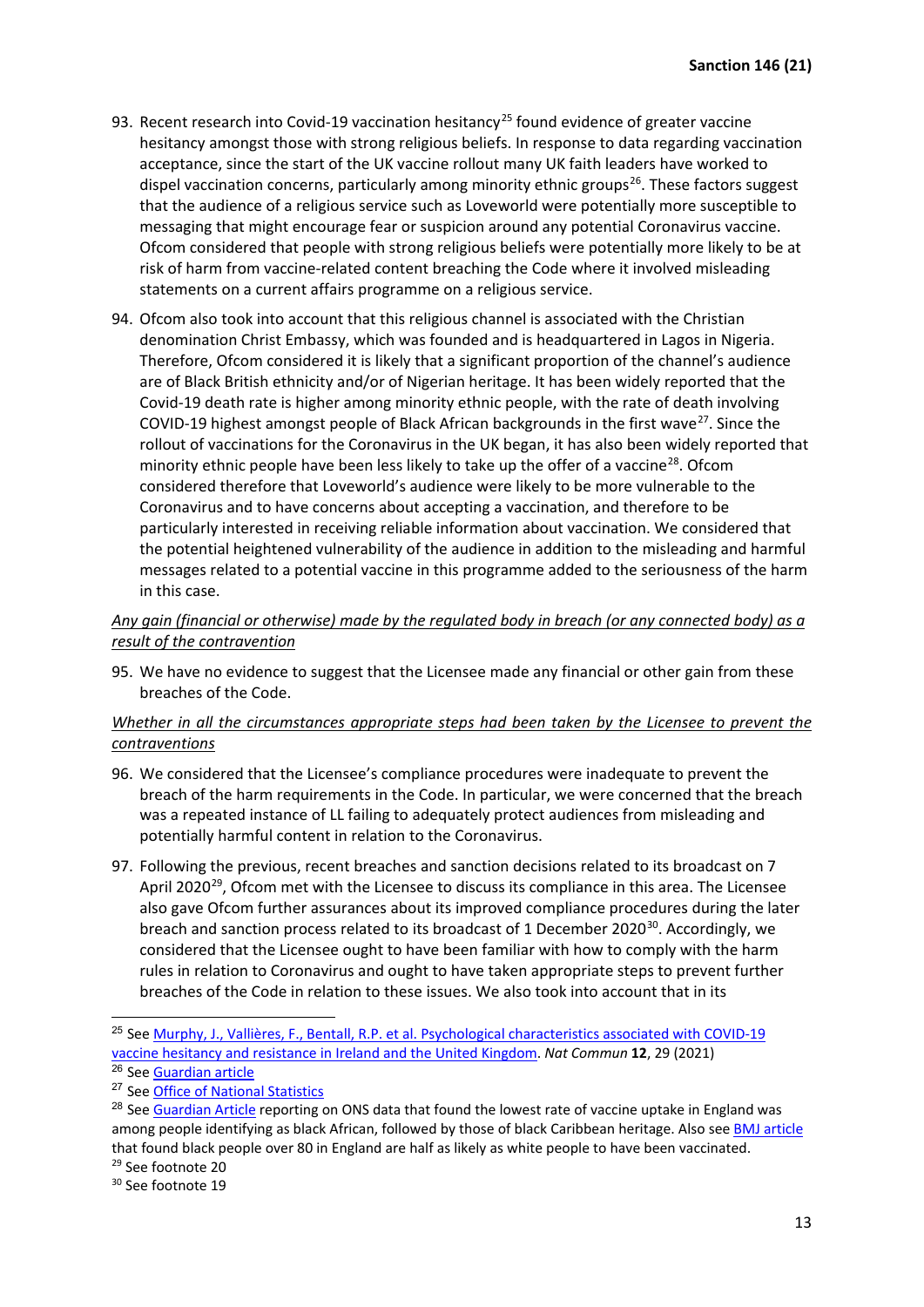representations on the Preliminary View of the breach decisions for the broadcasts on 7 April 2020 and on 1 December 2020, LL outlined a number of remedial steps it intended to take, detailed in paragraphs 100-102, which it had clearly failed to implement in its broadcast of *Full Disclosure.* 

- 98. We noted that, unlike the previous breach for *The Global Day of Prayer*, the episodes of *Full Disclosure* were produced at the Licensee's own studios rather than being acquired from outside the UK. In this context, it was particularly concerning that guidance previously given appeared not to have been taken on board in producing the programmes in question.
- 99. Given the factors above, Ofcom was concerned that the circumstances of this case demonstrated that the Licensee had an ineffective approach to compliance with the Code and did not take appropriate steps to prevent the contraventions.

*The extent to which the contravention occurred deliberately or recklessly, including the extent to which senior management knew, or ought to have known, that a contravention was occurring or would occur*

- 100. Ofcom took into account that LL's previous breaches and sanctions since the start of 2020 all related to potentially harmful, misleading and/or inaccurate content about the Coronavirus pandemic. Ofcom considered that the Licensee should have taken into account the breach and sanction decisions related to its broadcasts on 7 April 2020 and 1 December 2020 in its consideration of how to comply *Full Disclosure*. In particular, we considered the Licensee should have been aware of the potential for content that discusses the Coronavirus, and in particular vaccination, to be harmful to viewers and therefore requires the Licensee to provide adequate protections, for example by providing context or challenge. We considered this was a significant failing in the Licensee's compliance processes given the clear similarities between the content of the previous programmes found in breach and the sanctions that followed.
- 101. We have no evidence that the breaches occurred deliberately or with the knowledge of Loveworld Limited's senior management. However, as noted above, these breaches were the third set of serious contraventions of the Code in relation to potentially harmful content about the Coronavirus. We did not consider the Licensee had taken adequate steps to ensure a serious breach of this nature would not occur again, despite a previous compliance meeting following the first breach and sanction for content broadcast on 7 April 2020 and further assurances provided during the Licensee's representations on the breach and sanction for content broadcast on 1 December 2020. We considered the repeated nature of these breaches raises significant questions about the Licensee's willingness and ability to comply with the Code. We therefore considered this third contravention to be reckless.

## *Whether the contravention in question continued, or timely and effective steps were taken to end it, once the regulated body became aware of it*

- 102. The Licensee did not appear to be aware of the issues concerning the programme that Ofcom found in breach until we wrote to it on 17 February 2021 to inform it that, following monitoring carried out in light of previous breaches, Ofcom had identified content that it considered may raise potentially serious issues under the Code in relation to the Coronavirus pandemic. In response, it said that it had spoken to the presenters of the programmes and intended to review its "code of conduct policy" in regard to compliance with the Code.
- 103. Since becoming aware of the contravention, and also in the context of our breach and sanction decisions regarding the *Global Day of Prayer*, we understand the Licensee engaged the services of an experienced external consultant to report on and improve its compliance process. These steps are summarised in paragraphs 64-67 above. Ofcom considers this to be a positive development and, while its effectiveness can only be assessed over a longer timescale, at this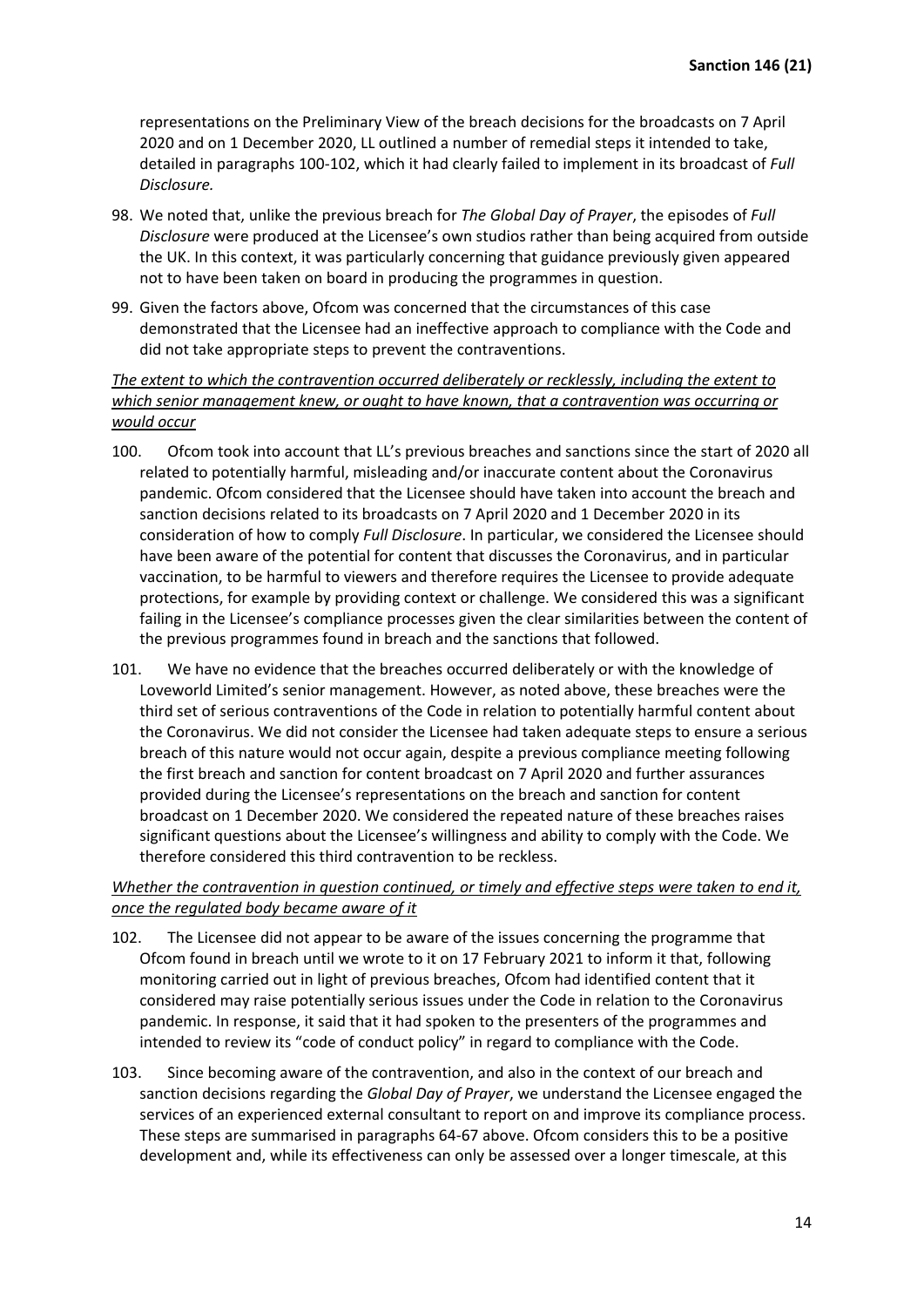stage we are not aware of any specific content broadcast in the months following that are a cause for concern.

### *Any steps taken for remedying the consequences of the contravention*

104. Ofcom is not aware of any steps taken by the Licensee to remedy the consequences of the broadcast beyond carrying out Ofcom's direction that the Licensee broadcast a summary of Ofcom's Decision on 29 April at 11:00 and on 30 April at 11:00.

*Whether the regulated body in breach has a history of contraventions (repeated contraventions may lead to significantly increased penalties)*

- 105. Ofcom has made the following findings in relation to Loveworld. These findings were published in Ofcom's Broadcast and On Demand bulletin:
- 106. In our breach and sanction decisions regarding the *Global Day of Prayer[31](#page-14-0)* broadcast on 1 December 2020 for 29 hours and 15 minutes, Ofcom found LL in breach of Rules 2.1 and 5.1 of the Code. Our investigation found that the programme contained potentially harmful, highly contentious and unevidenced conspiracy theories about the Coronavirus, without sufficient challenge or context. This included claims that the pandemic was "planned" and linked to 5G technology; that face masks were "evil" and harmed health; that Coronavirus testing was fraudulent and a way to deceive the public and that the vaccines contained nanochips and were part of a "New World Order". The programme also contained news reports that broadcast statements that were not duly accurate about the Coronavirus, without sufficient challenge or context. This included theories that: the Coronavirus pandemic was part of a "deep state" conspiracy; lockdown measures in response to the Coronavirus pandemic were fraudulent; testing for the Coronavirus was fraudulent; and the scale of the pandemic had been exaggerated. In its representations, LL gave a list of remedial steps it intended to take, including that it would:
	- review its broadcasts in future "to omit any potentially harmful claims in relation to Covid";
	- monitor live programmes, including Pastor Chris' sermons, and make use of a broadcast delay mechanism to omit potentially harmful claims about the Coronavirus;
	- not broadcast the *Global Day of Prayer* again, or feature it on its website;
	- brief its presenters on compliance with the Code, Ofcom's Guidance and Ofcom's recent decisions about content relating to Coronavirus;
	- make use of on-screen disclaimers in future advising viewers to "consult qualified medical practitioners and/or official Government advice, before making any decisions based on any broadcasts relating to Covid";
	- tell its presenters to provide appropriate challenge to "to guests making unproven claims, and/or expressing views contrary to official government advice and/or mainstream science"; and
	- brief its presenters in the need for them to "take particular care and act responsibly" and to "give due weight to official Government advice and/or mainstream science".

<span id="page-14-0"></span><sup>&</sup>lt;sup>31</sup> See footnote 19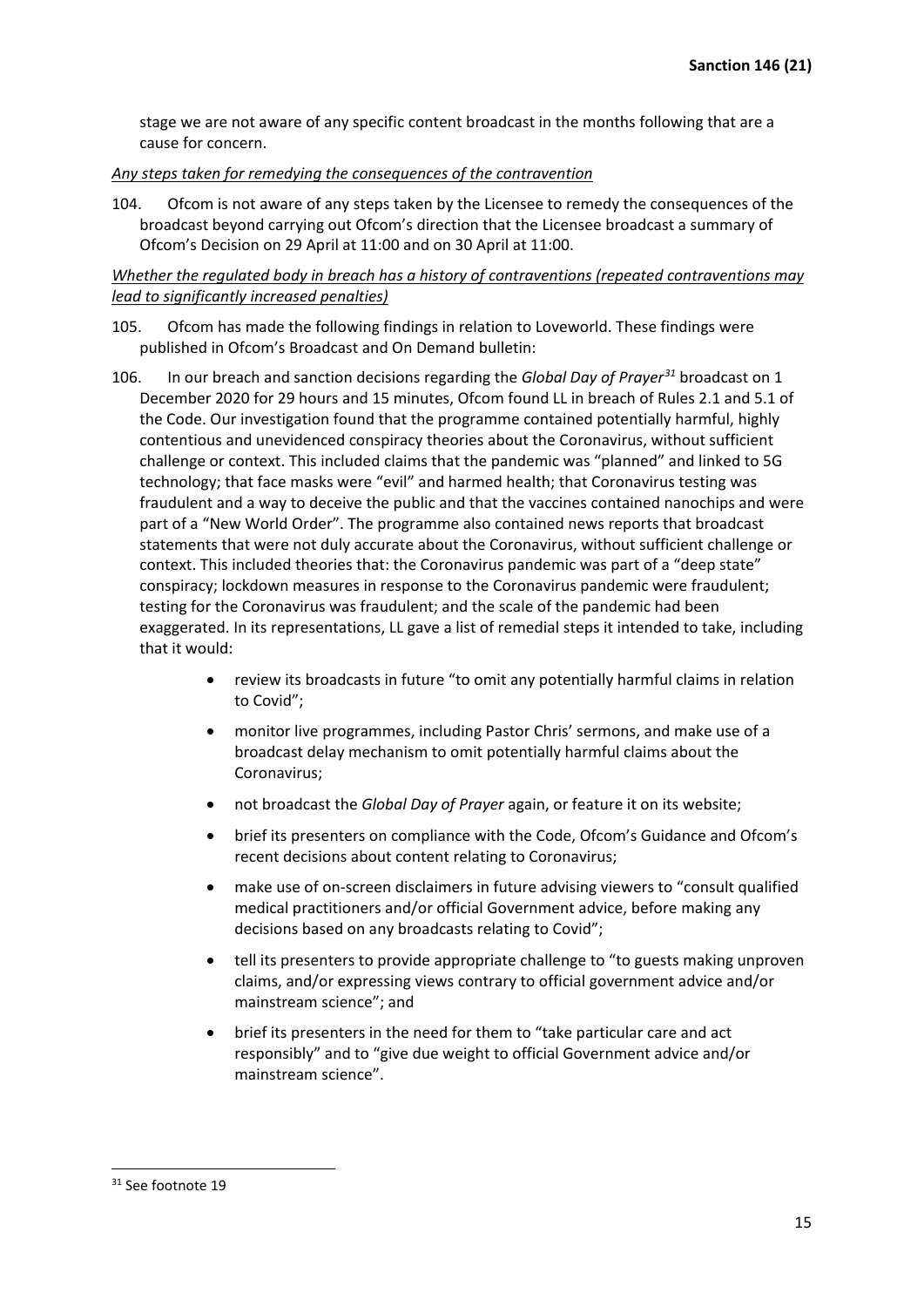- 107. In our breach and sanction decisions regarding *Loveworld News* and *Your Loveworld*[32](#page-15-0) broadcast on 7 April 2020 at various times, Ofcom found LL in breach of Rule 2.1 in both programmes in addition to Rule 5.1 in the case of *Loveworld News[33](#page-15-1)*. Our investigations found that a report on *Loveworld News* included unsubstantiated claims that 5G was the cause of the pandemic, and that this was the subject of a *"global cover-up"*. Another report during the programme presented the anti-malarial medication hydroxychloroquine as a *"cure"* for Covid-19, without acknowledging that its efficacy and safety as a treatment was clinically unproven, or making clear that it has potentially serious side effects. These reports were presented as facts without evidence or challenge. A sermon broadcast on *Your Loveworld* also included unsubstantiated claims linking the pandemic to 5G technology; as well as claims which cast serious doubt on the need for lockdown measures and the motives behind official health advice on Covid-19, including in relation to vaccination. These views were presented as facts without evidence or challenge. In its representations on the Preliminary Views of the breach decisions for the broadcast of these programmes, LL gave a list of remedial steps it intended to take, which included:
	- reviewing all of its broadcasts carefully in future to omit any potentially harmful claims in relation to COVID-19 and 5G, unless there is at the same time adequate protection for the public;
	- 'live' parts of *Loveworld News* and "all other such programmes" would in future be monitored, and broadcast with a sufficient delay mechanism, to allow time for any potentially harmful claims in relation to COVID-19 and 5G to be omitted "unless there is in place adequate protection for the public";
	- "Pastor Chris…ha[d] generously agreed **not** to repeat the statements…identified or similar statements, during the course of any of his sermons…to be broadcast by the Licensee in future" (emphasis added by Licensee);
	- it had taken "careful note" of Ofcom's published guidance and had "briefed its presenters" on:
		- i. Ofcom's guidance to broadcasters in relation to COVID-19;
		- ii. Ofcom's recent published decisions covering programmes featuring COVID-19 discussions;
		- iii. the use of "disclaimers in future if appropriate, advising viewers to consult qualified medical practitioners and official government advice, before making any decision based on any broadcasts relating to Covid-19 or 5G"
		- iv. making appropriate challenges in response to guests making unproven claims, or expressing views contrary to official government advice or mainstream science; and,
		- v. taking account of the impact of "their role on viewers and the need for them to take particular care and act responsibly, in accordance with the Code, and giving due weight to official government advice and mainstream science".
- 108. Given the above remedial steps the Licensee said that it would take on two separate occasions, we were particularly concerned following the latest breach that LL had clearly failed repeatedly to do the things that it said it would do as part of its representations in relation to the

<span id="page-15-0"></span><sup>&</sup>lt;sup>32</sup> See footnote 18

<span id="page-15-1"></span><sup>33</sup> For Ofcom's final sanction decision, to impose no further sanction, see Ofcom Broadcast and On Demand [Bulletin Issue 405,](https://www.ofcom.org.uk/__data/assets/pdf_file/0028/197074/Decision-by-Ofcoms-Sanction-Panel-Loveworld-Limited.pdf) 22 June 2020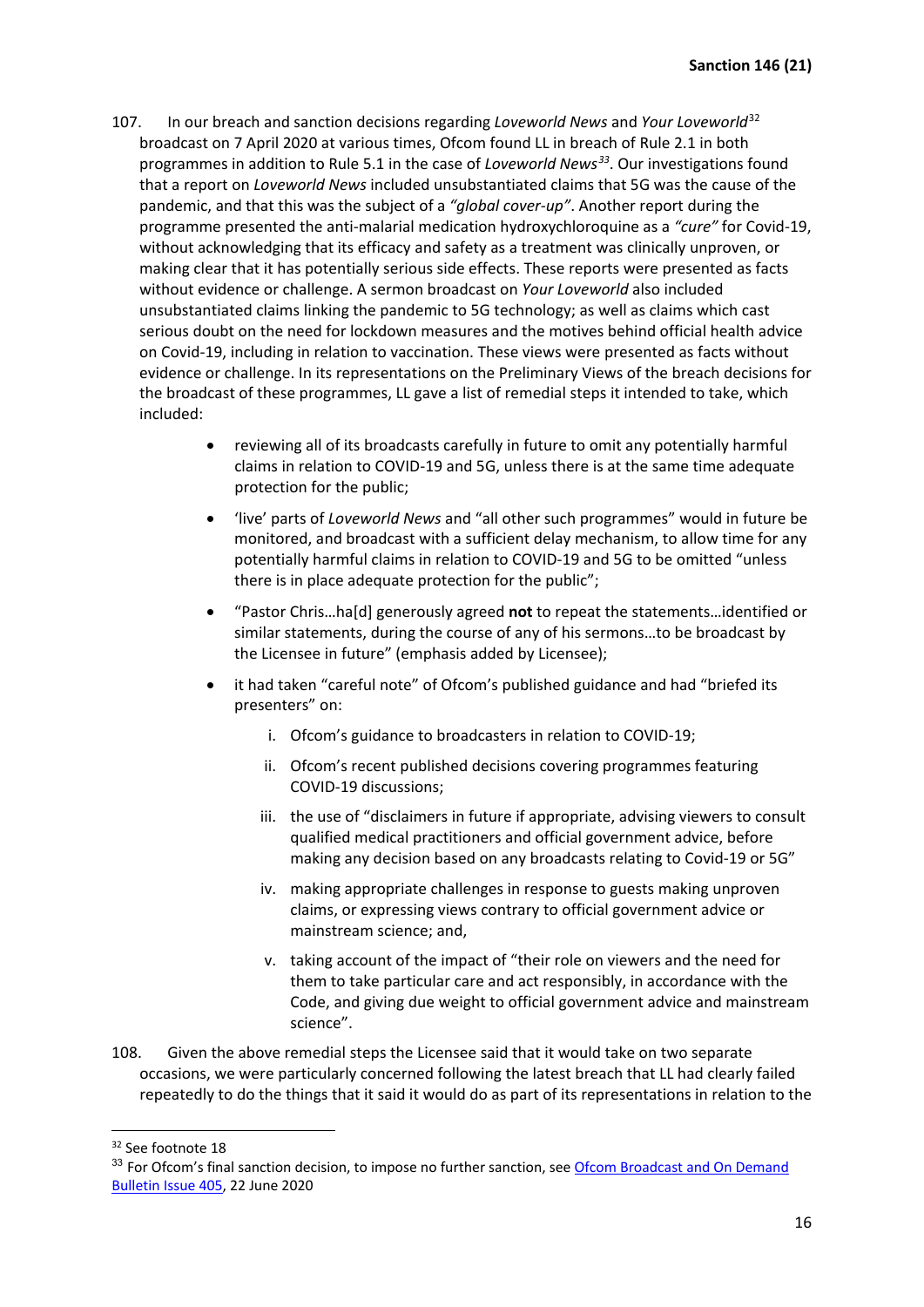previous breaches and sanctions against content broadcast on 7 April 2020 and 1 December 2020 in relation to the Coronavirus.

- 109. In our Decision *The Healing School* broadcast 10 November 2017 at 06:30 and 10:00<sup>[34](#page-16-0)</sup>, Ofcom found LL in breach of Rule 2.1. Our investigation found that two programmes about a place called The Healing School, described on its website at the time as "a healing ministry of Rev. Chris Orakhilome (Ph.D) which takes divine healing to the nation"<sup>[35](#page-16-1)</sup> included accounts of people that had been healed of illnesses through attending The Healing School. Ofcom found that viewers of the programme may have been led to believe that conventional medicine was unlikely to be able to cure or treat their illnesses effectively, but that The Healing School was able to remedy those ailments completely. Although the programme contained no direct instruction to reject conventional medicine, there was the potential that viewers may have either failed to seek conventional medical advice or stopped following a course of recommended medical treatment as a result of what they had seen in the programmes. Ofcom considered that the Licensee had not taken steps to provide viewers with adequate protection from the claims made in the programme. For instance, no warning about seeking advice from a GP or additional information regarding the continuation of conventional medical treatments were included in the programmes.
- 110. The above investigations involved breaches of Rule 2.1 and concerned matters that had the potential to harm the audience in relation to physical health.
- 111. Ofcom has also found LL in breach of TLCS Licence Conditions in one decision. The Licence Conditions concerned late payment of licence fees (one breach) $36$ .
- 112. Ofcom has therefore recorded four breaches of standards rules and licence conditions and two sanctions decision against LL since its licence for Loveworld started on August 2004.

### *The extent to which the regulated body in breach has cooperated with our investigation.*

113. In Ofcom's view, the Licensee has been cooperative. For example, it provided representations on short timescales in response to Ofcom's formal requests for information relating to the material broadcast and it complied with Ofcom's direction to broadcast a statement of Ofcom's findings on 29 April at 11:00 and on 30 April at 11:00.

### **Precedent**

114. In accordance with the Penalty Guidelines, in coming to this Decision, Ofcom has had regard to relevant precedents set by previous cases including sanctions involving content about the Coronavirus pandemic, and other sanctions under Rules 2.1 of the Code. Ofcom noted the following decisions as being of particular relevance.

#### Sanctions involving content about the Coronavirus pandemic

- 115. **1 December 2020, Loveworld Limited (Loveworld)**[37](#page-16-3) Ofcom imposed a financial penalty of £125,000 and directed the Licensee to broadcast a statement of Ofcom's findings on its service Loveworld for a breach of Rules 2.1 and 5.1 of the Code for broadcasting *Global Day of Prayer*. See paragraph 101 above.
- 116. **1 November 2020, Afro Caribbean Millennium Centre (New Style Radio)**[38](#page-16-4) Ofcom directed the Licensee to broadcast a statement of findings on its service New Style Radio for a breach of

<span id="page-16-0"></span><sup>&</sup>lt;sup>34</sup> See [Ofcom Broadcast and On Demand Bulletin Issue 358,](https://www.ofcom.org.uk/__data/assets/pdf_file/0020/116048/Issue-358-Broadcast-On-Demand-Bulletin.pdf) 18 July 2018

<span id="page-16-1"></span><sup>35</sup> Link quoted in the Decision, see<http://www.enterthehealingschool.org/about-us.html>

<span id="page-16-2"></span><sup>&</sup>lt;sup>36</sup> See **Ofcom Broadcast and On Demand Bulletin 373**, published on 25 February 2019

<span id="page-16-3"></span><sup>37</sup> See footnote 19

<span id="page-16-4"></span><sup>38</sup> See [Ofcom Broadcast an On Demand Bulletin](https://www.ofcom.org.uk/__data/assets/pdf_file/0029/208865/The-Family-Programme,-New-Style-Radio-98.7-FM,-1-November-2020,-1800.pdf) Issue 416, 7 December 2020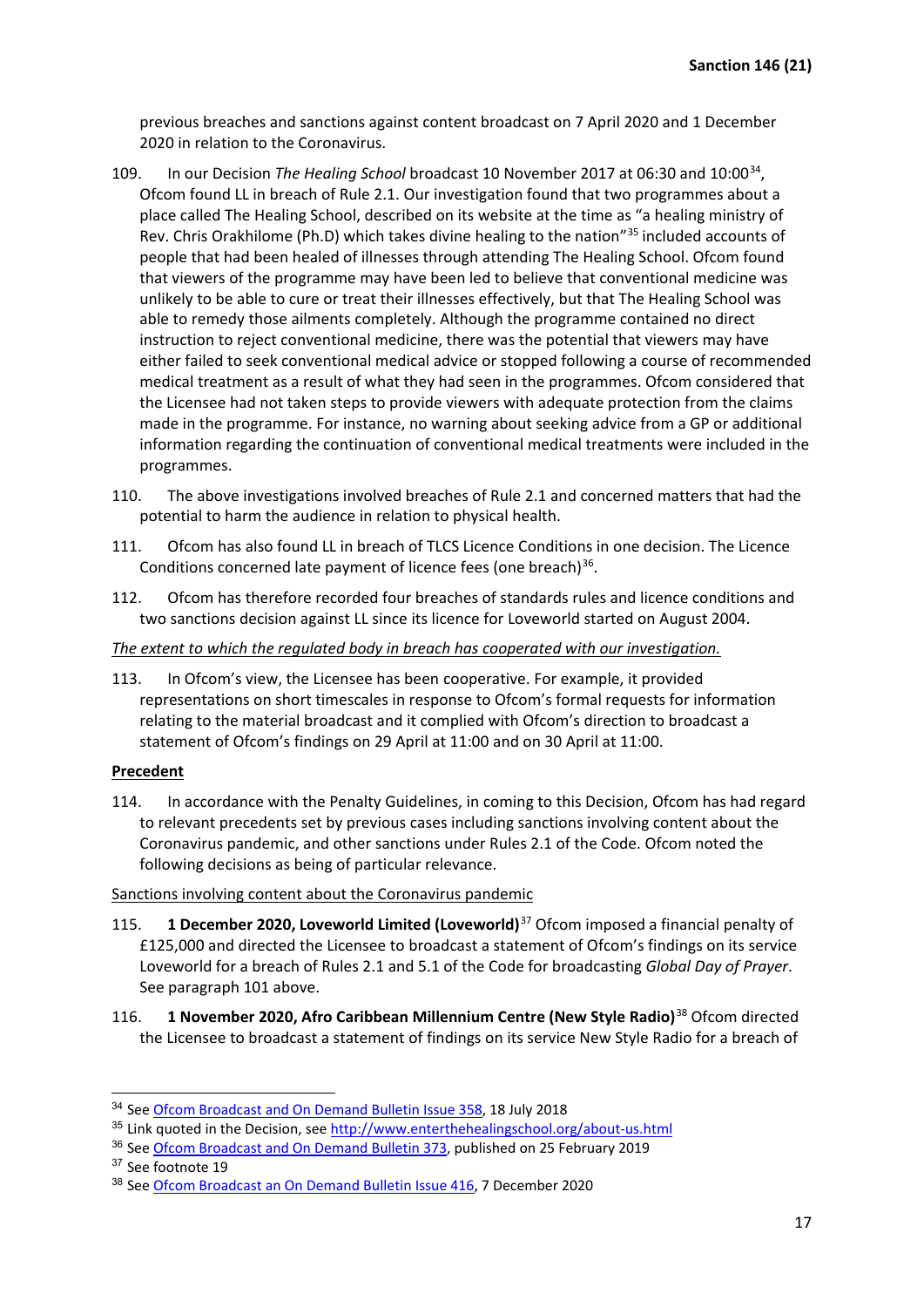Rule 2.1 of the Code<sup>[39](#page-17-0)</sup>. *The Family Programme* was a two-hour programme dedicated to the discussion of a number of highly contentious, unevidenced conspiracy theories about the Coronavirus, without sufficient challenge or context. The theories in the programme included claims that: the Coronavirus pandemic was *"pre-planned"* to decrease the global population and *"facilitate a totalitarian takeover"*; face masks caused *"neurological and respiratory damage"* and put *"people's lives and health at risk"*; and, that a potential Coronavirus vaccination contained an *"electronic cat nanochip marker, intended to mark and control seven-billion humans"*. Ofcom found that the promotion of these theories by the programme had the potential to undermine listeners confidence in public health advice about the Coronavirus, and compliance with measures intended to safeguard public health during the pandemic.

- 117. **8 April 2020, ESTV Ltd (London Live)**[40](#page-17-1) Ofcom directed the Licensee to broadcast a statement of findings on its service London Live for a breach of Rule 2.1 of the Code<sup>[41](#page-17-2)</sup>. *London Real: Covid-19* featured an 80-minute interview with David Icke, who expressed his view that *"a cult"* was using the Coronavirus to establish a *"beyond Orwellian global state in which a tiny few people dictate to everyone else"* and that national governments and organisations such as the World Health Organisation (WHO) were all working to serve this covert agenda and not to protect public health. He also made statements that: cast doubt on the use of vaccines, suggested that the World Military Games in Wuhan may have served as a front for releasing the virus, and suggested that the significant impact of the virus in Iran was due to its geopolitical differences with Israel and the West. These statements went largely unchallenged and Ofcom found that the Licensee did not provide adequate protection for viewers from the inclusion of potentially harmful material in this programme.
- 118. **7 April 2020, Loveworld Limited (Loveworld)**[42](#page-17-3) Ofcom directed the Licensee to broadcast a statement of Ofcom's findings on its service Loveworld for a breach of Rule 2.1 of the Code for its broadcast of *Your Loveworld* and a separate statement of Ofcom's findings for its breach of *Loveworld News*[43](#page-17-4). See paragraph 102 above.
- 119. **28 February 2020, Uckfield Community Radio Limited (Uckfield FM)**[44](#page-17-5) Ofcom directed the Licensee to broadcast a statement of Ofcom's findings on its service Uckfield FM for a breach of Rule 2.1 of the Code. A programme included a 20-minute segment in which the presenter interviewed a guest who was introduced as a *"registered nurse"* who: made claims that the Coronavirus outbreak was linked to the rollout of 5G technology, cast doubt over the reported symptoms of the Coronavirus being indicative of the virus and suggested to listeners that the public were being misled by information about the virus by governments and public health officials and organisations. Ofcom found that statements made by the guest in the interview had the potential to undermine people's trust in the advice of public health officials and had the potential to cause significant harm. The presenter provided extremely limited challenge to the guest, which they immediately and robustly dismissed as incorrect, ignorant or not based on

<span id="page-17-0"></span><sup>&</sup>lt;sup>39</sup> Ofcom did subsequently consider whether imposing any further sanction in addition to the direction would be appropriate in this case. Ofcom's decision [not to impose any further sanction](https://www.ofcom.org.uk/__data/assets/pdf_file/0020/220835/Decision-on-Further-Sanction-Afro-Caribbean-Millennium-Centre-ACMC.pdf) on Afro-Caribbean Millennium Centre was published on 21 June 2021.

<span id="page-17-1"></span><sup>40</sup> See [Ofcom Broadcast and On Demand Bulletin,](https://www.ofcom.org.uk/__data/assets/pdf_file/0020/194402/sanction-decision-estv.pdf) 20 April 2020

<span id="page-17-2"></span><sup>&</sup>lt;sup>41</sup> Ofcom did subsequently consider whether imposing any further sanction in addition to the direction would be appropriate in this case. Ofcom's decision not to impose any further sanction on ESTV was published on 8 June 2020. See [Ofcom Broadcast and On Demand Bulletin, Issue 404.](https://www.ofcom.org.uk/__data/assets/pdf_file/0031/196465/sanctions-panel-decision-estv.pdf)

<span id="page-17-3"></span><sup>42</sup> See footnote 18

<span id="page-17-4"></span><sup>&</sup>lt;sup>43</sup> Ofcom did subsequently consider whether imposing any further sanction in addition to the directions would be appropriate in this case. Ofcom's decision not to impose any further sanction on Loveworld Limited was published on 22 June 2020. See footnote 326

<span id="page-17-5"></span><sup>44</sup> See [Ofcom Broadcast and On Demand Bulletin, Issue 400,](https://www.ofcom.org.uk/__data/assets/pdf_file/0027/193527/Tony-Williams,-Uckfield-FM,-28-February-2020,-0900.pdf) 6 April 2020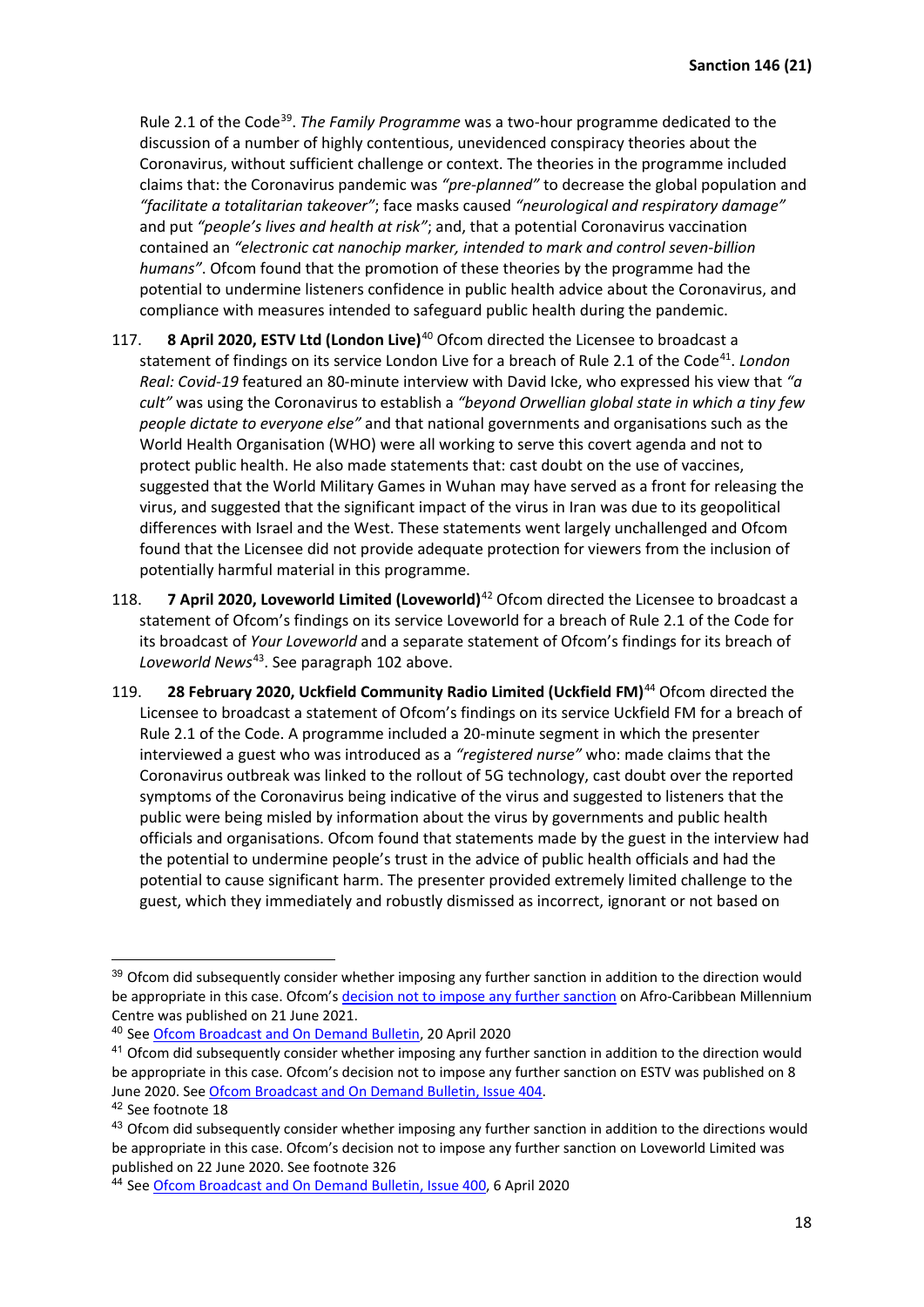facts. Overall, Ofcom concluded that the Licensee did not provide adequate protection for listeners from the inclusion of potentially harmful material in this programme.

#### Sanctions under Rule 2.1

120. **28 January 2018, Greener Technology Ltd (Ben TV)**[45](#page-18-0) Ofcom imposed a financial penalty of £25,000, directed the licensee not to repeat the programme and directed the Licensee to broadcast a statement of Ofcom's findings on its service Ben TV for a breach of Rule 2.1 of the Code. *Peter Popoff Ministries* included a series of invitations to viewers to order the ministry's *"FREE MIRACLE SPRING WATER"*. These were broadcast alongside testimonies from attendees of Mr Popoff's services about the effect of the water. The attendees claimed, or strongly implied, that the water had cured them of serious illnesses, such as cancer and kidney failure. Ofcom found that the claims had the potential to cause harm because members of the audience may have been led to believe that ethe "miracle spring water" alone was sufficient to cure their health conditions and that it was unnecessary to rely on, or continue receiving, conventional medical treatment. This could have a damaging effect on vulnerable viewers targeted by the presenter's offer of the "miracle spring water". The programme contained no information to alert viewers to the importance of seeking conventional medical advice from qualified doctors about the health conditions mentioned in the programme, nor was any challenge provided. Ofcom considered that given the religious nature of the programme, there was an increased risk that viewers would be susceptible to claims about the water's effectiveness. Ofcom therefore found that Greener Technology Ltd had failed to adequately protect viewers from potentially harmful material in the programme.

#### Summary of sanctions precedents

- 121. Ofcom considered the nature and the content in the cases listed in paragraphs 108-113 to be of particular relevance to the current case. However, we note that under the Penalty Guidelines<sup>46</sup>, Ofcom may depart from precedents set by previous relevant cases, depending on the facts and context of each case.
- 122. Ofcom considered that the previous decisions in which Ofcom had not imposed additional sanctions against licensees for breaches of protection from harm requirements in the Code in relation to the Coronavirus pandemic were of some relevance, as the nature of those breaches were, to some extent, similar in nature to the issues set out in this Decision. For example, a number of cases involved the broadcast of potentially harmful theories that had the potential to undermine people's trust in the advice of public health officials and therefore had the potential to cause significant harm.
- 123. However, we noted that there were a number of significant differences in this particular case:
	- the two episodes of *Full Disclosure* found to be in breach are the fourth and fifth programmes the Licensee has broadcast in breach of Rule 2.1 that included content with the potential to cause harm to audiences in relation to the Coronavirus pandemic;
	- despite repeated assurances made by Loveworld in their representations on the Breaches and Sanctions recorded in the preceding ten months in relation to their compliance processes, further and similar breaches of such a serious nature have occurred;

<span id="page-18-1"></span><span id="page-18-0"></span><sup>&</sup>lt;sup>45</sup> See [Broadcast and On Demand Bulletin,](https://www.ofcom.org.uk/__data/assets/pdf_file/0017/129050/Issue-367-of-Ofcoms-Broadcast-and-On-Demand-Bulletin.pdf) Issue 367, 3 December 2018 and Ofcom Sanction Decision October [2019](https://www.ofcom.org.uk/__data/assets/pdf_file/0023/171734/sanction-decision-greener-technology.pdf)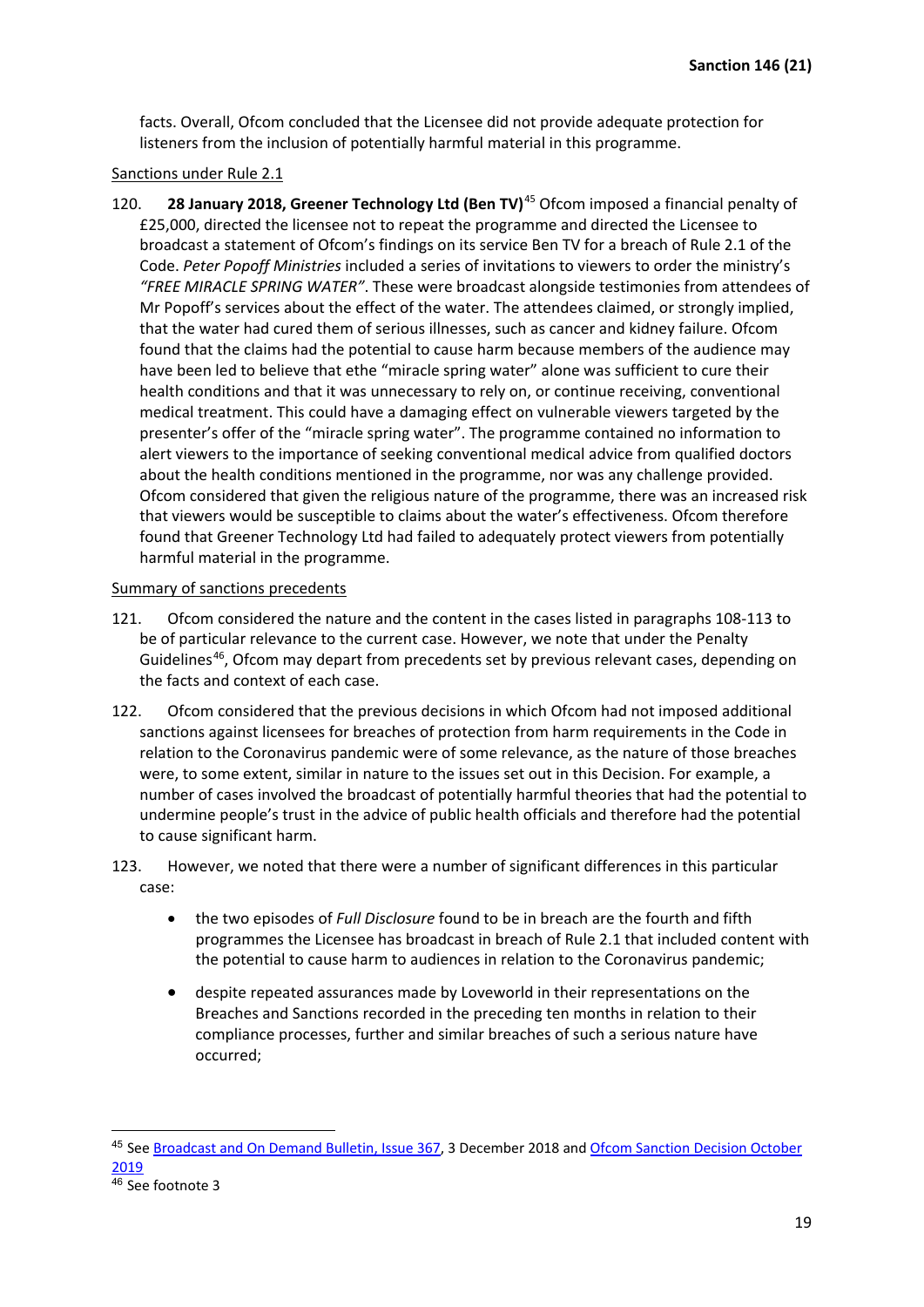- these pre-recorded programmes were broadcast on consecutive days and included very similar discussions containing multiple instances of harmful content and materially misleading information;
- the potential harm from this material was particularly significant given the ongoing Coronavirus crisis and the status of the vaccine roll-out in the UK which was, at the time of broadcast, working to reach people most at-risk of becoming seriously ill or being exposed to the Coronavirus at the point of broadcast. Ofcom also considered the material included in the programmes was likely to be particularly harmful given that people would be looking for factual information about the vaccines from current affairs programmes. In our view, the misleading and inaccurate content about the Coronavirus contained in these programmes had the potential to harm viewers making important decisions that might impact their health.

# *The size and turnover of the regulated body when considering the deterrent effect of any penalty*

- 124. As set out in our Penalty Guidelines, the central objective of imposing a penalty is deterrence. The amount of any penalty must be sufficient to ensure that it will act as an effective incentive to ensure compliance, having regard to the seriousness of the infringement. Any proposed penalty must be proportionate taking into account the size and turnover of the Licensee, its rights under Article 10 of the Convention and the fact that deterrence is the central objective of imposing a penalty.
- 125. In reaching its Decision on the imposition and level of a sanction, Ofcom has taken account of the Licensee's qualifying revenue for the last accounting period. The maximum penalty which may be imposed in respect of each contravention of a licence condition is whichever is the greater of £250,000 and five per cent of qualifying revenue and, in this case, that means that the maximum penalty would be £250,000.
- 126. In March 2021, we imposed a financial penalty of £125,000 imposed on the Licensee for the broadcast of *Global Day of Prayer[47](#page-19-0)*, which also involved Coronavirus-related content with significant potential for serious harm. We considered that to be a sanction that was proportionate in light of the central objective of acting as a deterrent, and would normally be a starting point in sanctioning a further breach which is no less serious and covers similar ground.
- 127. We are aware that the *Full Disclosure* broadcasts occurred after the breach decision but before the sanction decision in relation to *Global Day of Prayer.* As such, it was before the Licensee was aware of the level of the penalty. Since that penalty was imposed, Ofcom has been provided with evidence that LL has significantly improved its compliance procedures, as outlined in paragraphs 64-67. This was a point that was reiterated in the Licensee's written representations on Ofcom's Preliminary View (paragraphs 39-42). Recent monitoring action by Ofcom indicates there have been improvements in LL's compliance. Ofcom is therefore satisfied that the previous financial penalty has acted as a deterrent and encouraged the Licensee to take the necessary steps to ensure that future programming complies with the Broadcasting Code.
- 128. However, despite positive improvements made by the Licensee, given the serious, reckless and repeated nature of these breaches and the significant potential harm to audiences, Ofcom does not consider a direction to broadcast a summary of findings to be a sufficient sanction in this case. As set out in Ofcom's procedures<sup>[48](#page-19-1)</sup>, whilst the central objective of a penalty is deterrence, (to both the contravening Licensee and other broadcasters), Ofcom will consider all the circumstances of the case in order to determine an appropriate and proportionate sanction. Ofcom took into consideration the positive compliance improvements LL has made since March 2021 however, our Decision is that it is appropriate and proportionate to impose a financial

<span id="page-19-0"></span><sup>&</sup>lt;sup>47</sup> The sanction Decision was published on 30 March 2021.

<span id="page-19-1"></span><sup>48</sup> Ofcom's **Penalty Guidelines**